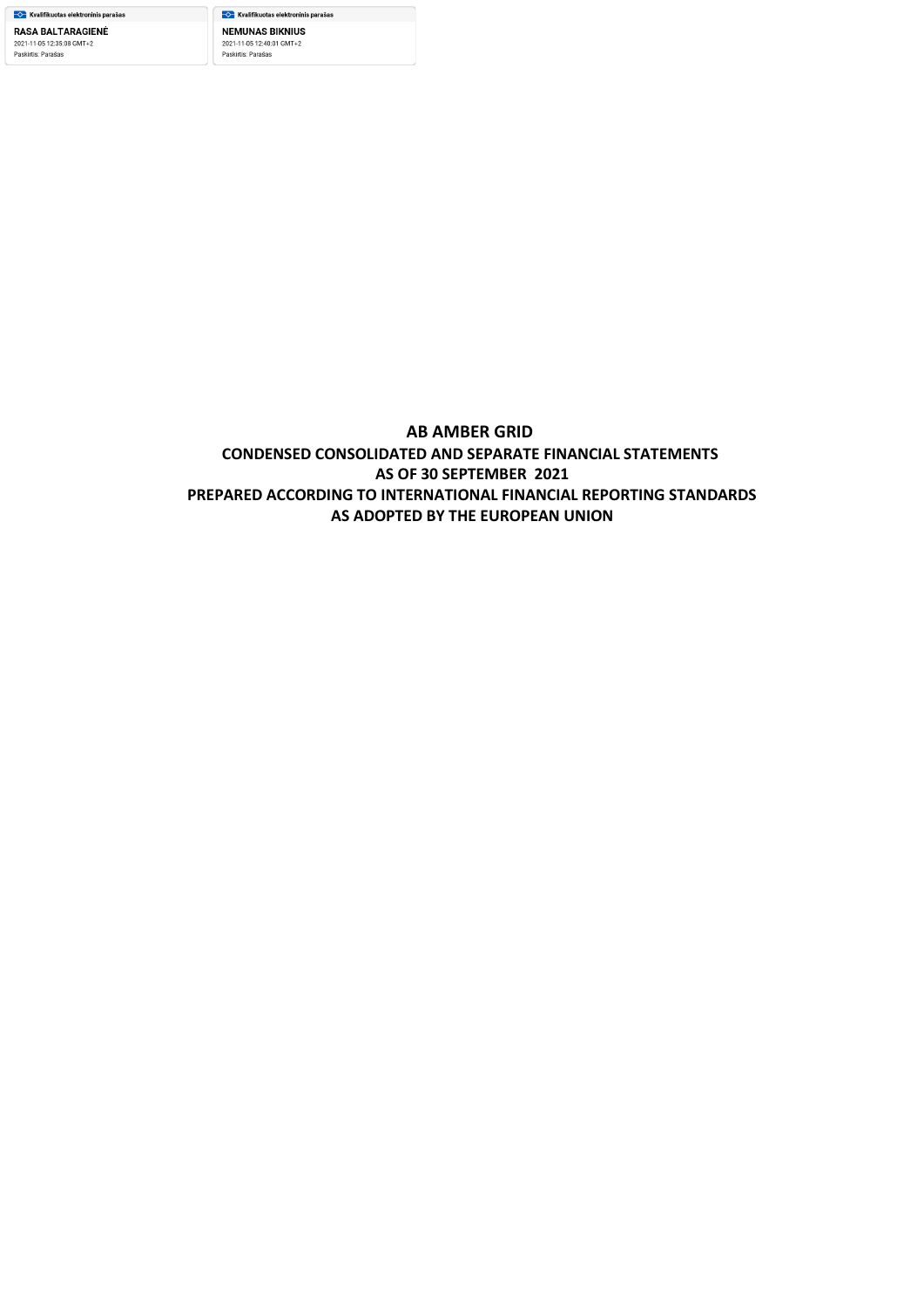### **Consolidated and separate Statement of financial position**

(All amounts are in EUR '000 unless otherwise stated)

|           |                                                     |                | Group                   |          | Company        |          |
|-----------|-----------------------------------------------------|----------------|-------------------------|----------|----------------|----------|
|           |                                                     | Notes          | At 30                   | At 31    | At 30          | At 31    |
|           |                                                     |                | September               | December | September      | December |
|           |                                                     |                | 2021                    | 2020     | 2021           | 2020     |
|           | <b>ASSETS</b>                                       |                |                         |          |                |          |
| А.        | <b>Non-current assets</b>                           |                | 269,634                 | 255,757  | 269,618        | 255,649  |
| Τ.        | Intangible assets                                   | 5              | 4,234                   | 4,833    | 3,671          | 4,189    |
| ΙΙ.       | Property, plant and equipment                       | 5              | 254,738                 | 241,624  | 254,733        | 241,620  |
| II.1.     | Land                                                |                | 125                     | 125      | 125            | 125      |
| II.2.     | <b>Buildings</b>                                    |                | 5,213                   | 5,427    | 5,213          | 5,427    |
| II.3.     | Plant and equipment                                 |                | 181,532                 | 146,003  | 181,532        | 146,003  |
| II.4.     | Machinery and equipment                             |                | 32,293                  | 34,583   | 32,293         | 34,583   |
| II.5.     | Motor vehicles                                      |                | 415                     | 542      | 415            | 542      |
| II.6.     | Other                                               |                | 3,060                   | 3,171    | 3,055          | 3,167    |
| II.7.     | Construction in progress                            | 6              | 32,100                  | 51,773   | 32,100         | 51,773   |
| III.      | The right-of-use assets                             | $\overline{7}$ | 2,004                   | 2,335    | 1,885          | 2,204    |
| IV.       | Non-current financial assets                        |                | 4                       | 4        | 675            | 675      |
| IV.1      | Investment in the subsidiary                        |                |                         |          | 675            | 675      |
| IV.2.     | Non-current trade receivables                       | 8              |                         |          |                |          |
|           | Other non-current financial                         |                | $\overline{\mathbf{4}}$ | 4        |                |          |
| IV.3      | assets                                              |                |                         |          |                |          |
| V.        | A deferred tax asset                                |                | 8,654                   | 6,961    | 8,654          | 6,961    |
| <b>B.</b> | <b>Current assets</b>                               |                | 93,202                  | 60,614   | 54,526         | 49,144   |
| Τ.        | Inventories and prepayments                         |                | 3,243                   | 2,626    | 3,216          | 2,611    |
| 1.1.      | Raw materials, spare parts and<br>other inventories |                | 2,671                   | 1,897    | 2,671          | 1,897    |
| 1.2.      | Prepayments                                         |                | 572                     | 729      | 545            | 714      |
| II.       | Accounts receivable                                 |                | 63,196                  | 47,377   | 50,359         | 45,356   |
| II.1.     | Trade receivables                                   | 8              | 13,608                  | 7,870    | 5,989          | 5,851    |
| II.2.     | Other receivables                                   | 9              | 49,588                  | 39,507   | 44,370         | 39,505   |
| III.      | Corporate income tax paid in<br>advance             |                | 943                     | 1,171    | 943            | 1,171    |
| IV.       | Other financial assets                              | 10             | 25,003                  | 8,673    | $\mathbf{1}$   | 3        |
| V.        | Cash and cash equivalents                           |                | 817                     | 767      | $\overline{7}$ | 3        |
|           | <b>Total assets</b>                                 |                | 362,836                 | 316,371  | 324,144        | 304,793  |

(cont'd on the next page)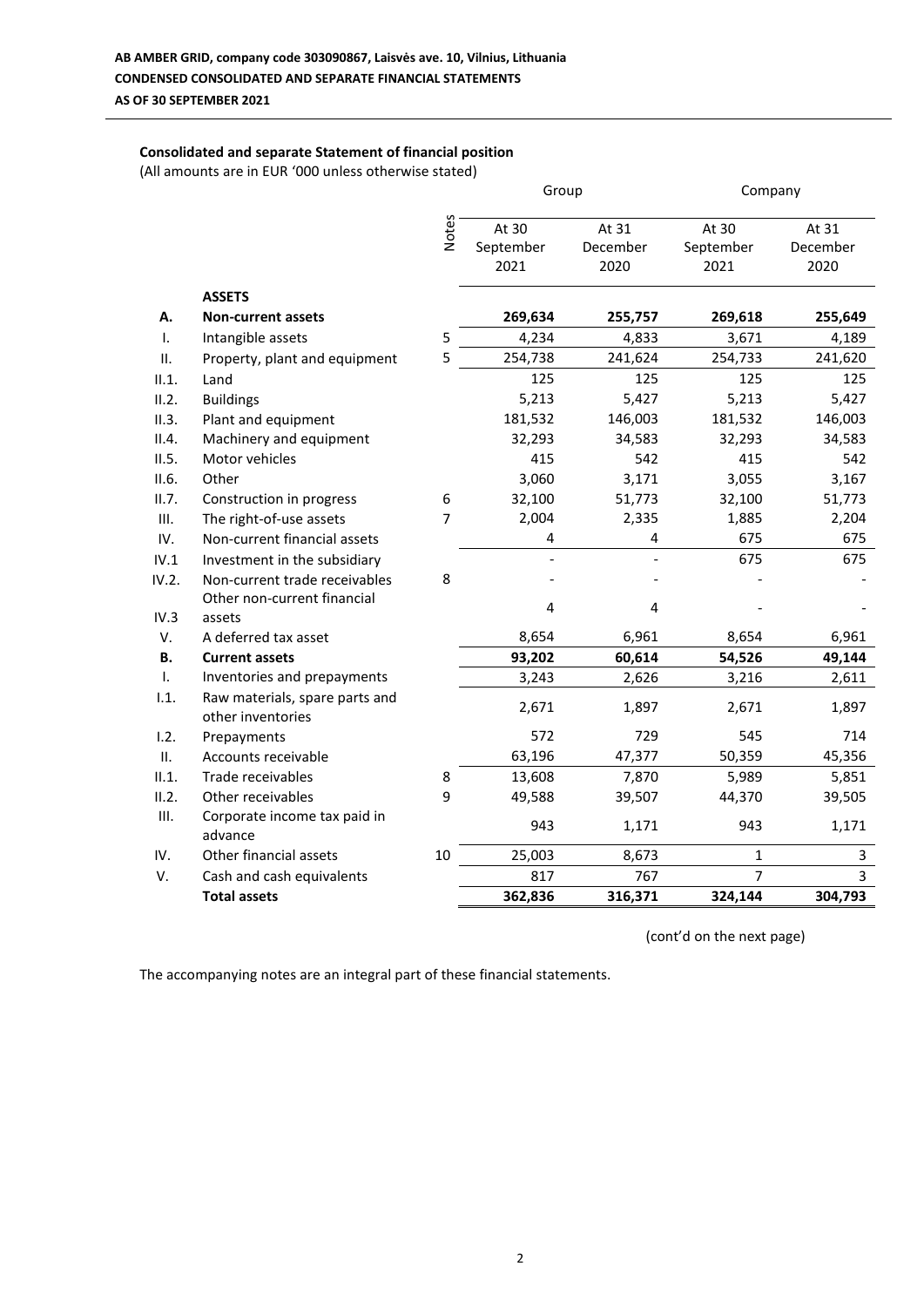# **Consolidated and separate Statement of financial position (cont'd)**

(All amounts are in EUR '000 unless otherwise stated)

|              |                                                                |                | Group     |          |           | Company  |
|--------------|----------------------------------------------------------------|----------------|-----------|----------|-----------|----------|
|              |                                                                |                | At 30     | At 31    | At 30     | At 31    |
|              |                                                                | <b>Notes</b>   | September | December | September | December |
|              |                                                                |                | 2021      | 2020     | 2021      | 2020     |
|              | <b>EQUITY AND LIABILITIES</b>                                  |                |           |          |           |          |
| C.           | <b>Equity</b>                                                  |                | 169,779   | 154,830  | 169,354   | 154,410  |
| I.           | Share capital                                                  |                | 51,731    | 51,731   | 51,731    | 51,731   |
| ΙΙ.          | Reserves                                                       |                | 102,715   | 74,638   | 102,678   | 74,638   |
| II.1.        | Legal reserve                                                  |                | 5,210     | 5,173    | 5,173     | 5,173    |
| II.2.        | Other reserves                                                 |                | 97,505    | 69,465   | 97,505    | 69,465   |
| Ш.           | Retained earnings (deficit)                                    |                | 15,333    | 28,461   | 14,945    | 28,041   |
| D.           | <b>Accounts payable and liabilities</b>                        |                | 193,057   | 161,541  | 154,790   | 150,383  |
| $\mathbf{L}$ | Amounts payable after one year and<br>non-current liabilities  |                | 101,075   | 107,506  | 100,983   | 107,396  |
| 1.1.         | Non-current borrowings                                         | 11             | 95,391    | 101,565  | 95,391    | 101,565  |
|              | A right-of-use asset and                                       |                | 1,720     | 1,953    | 1,628     | 1,843    |
| 1.2.         | corresponding liability                                        | $\overline{7}$ |           |          |           |          |
| 1.3.         | <b>Contract liabilities</b>                                    | 12             | 1,313     | 1,337    | 1,313     | 1,337    |
| 1.4.         | Non-current employee benefits                                  |                | 509       | 509      | 509       | 509      |
| 1.5.         | Deferred income tax liability                                  |                |           |          |           |          |
| 1.6.         | Other non-current liabilities                                  |                |           |          |           |          |
| 1.7.         | Provisions                                                     |                | 2,142     | 2,142    | 2,142     | 2,142    |
| Ш.           | Accounts payable within one year and<br>short-term liabilities |                | 91,982    | 54,035   | 53,807    | 42,987   |
| II.1.        | <b>Current financial liability</b>                             | 11             | 21,248    | 7,852    | 21,248    | 7,852    |
|              | Current portion of non-current                                 |                | 10,174    | 10,174   | 10,174    | 10,174   |
| II.2.        | borrowings                                                     | 11             |           |          |           |          |
| II.3.        | A right-of-use asset and                                       |                | 317       | 410      | 287       | 387      |
|              | corresponding liability                                        | 7              |           |          |           |          |
| II.4.        | Current year portion of non-current                            |                | 39        | 39       | 39        | 39       |
| II.5.        | employee benefits                                              |                |           |          |           |          |
| II.6.        | Trade payables<br>Advance amounts and contract                 | 14             | 30,647    | 10,429   | 5,636     | 8,151    |
|              | liabilities                                                    | 15             | 13,825    | 8,558    | 967       | 312      |
| II.7.        | Income tax payable                                             |                | 86        | 51       |           |          |
| II.8.        | Payroll related liabilities                                    |                | 2,677     | 2,140    | 2,564     | 2,054    |
| II.9.        | Other payables and current liabilities                         | 16             | 12,932    | 14,345   | 12,855    | 13,981   |
| II.10.       | Provisions                                                     |                | 37        | 37       | 37        | 37       |
|              | <b>Total equity and liabilities</b>                            |                | 362,836   | 316,371  | 324,144   | 304,793  |

| Chief Executive Officer | Nemunas Biknius   | 5 November 2021 |
|-------------------------|-------------------|-----------------|
| Head of accounting      | Rasa Baltaragienė | 5 November 2021 |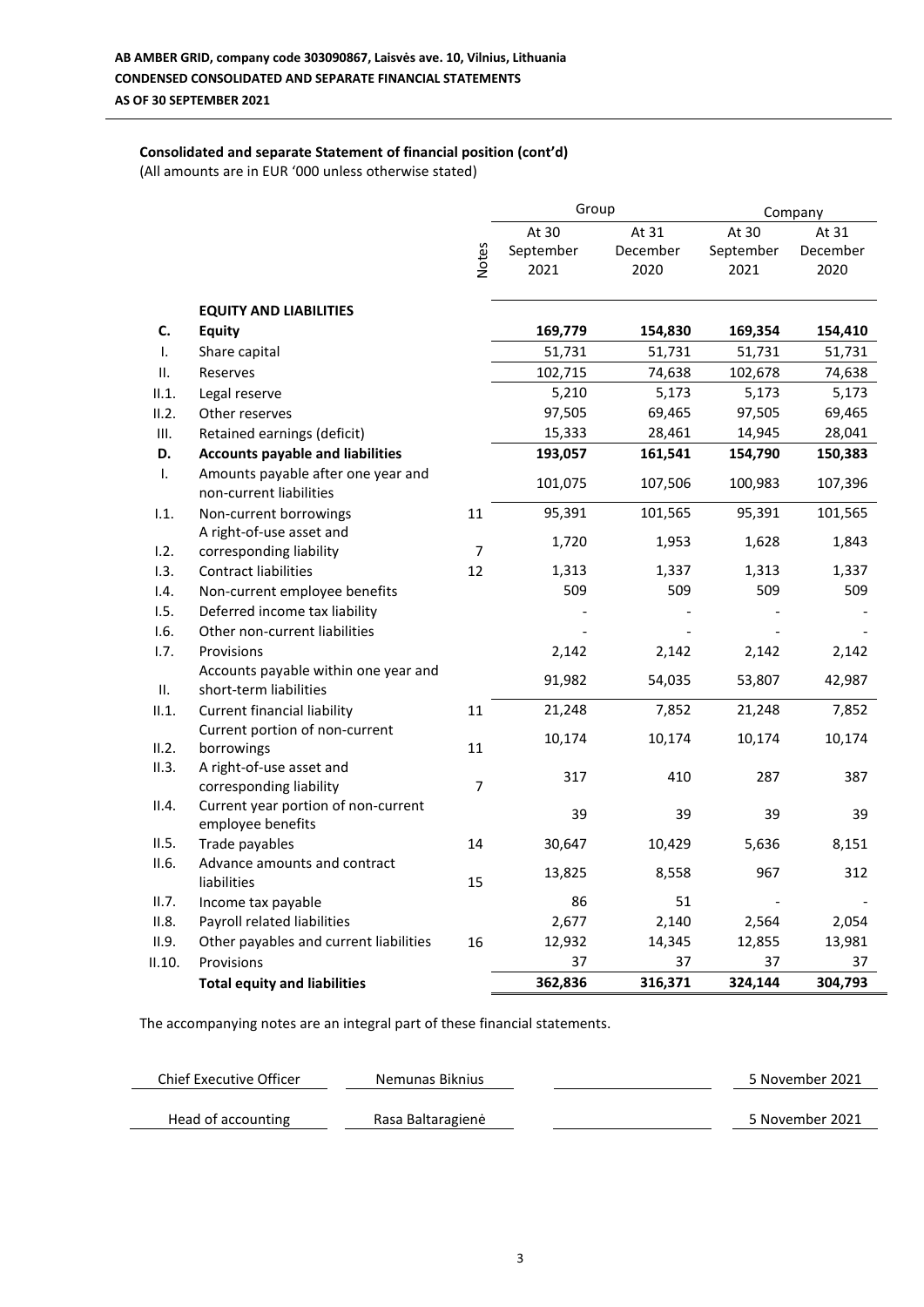### **Consolidated Statement of profit or loss**

(All amounts are in EUR '000 unless otherwise stated)

|       |                                                          | Group        |                                                                       |                                                                             |                                                                      |                                                                            |
|-------|----------------------------------------------------------|--------------|-----------------------------------------------------------------------|-----------------------------------------------------------------------------|----------------------------------------------------------------------|----------------------------------------------------------------------------|
|       |                                                          | <b>Notes</b> | For the<br>period of<br>three months<br>ended<br>30 September<br>2021 | For the<br>period of<br>three months<br>ended<br>30 September<br>$2020^{1}$ | For the<br>period of<br>nine months<br>ended<br>30 September<br>2021 | For the<br>period of<br>nine months<br>ended<br>30 September<br>$2020^{1}$ |
| ı.    | Revenue                                                  | 4,19         | 12,867                                                                | 13,316                                                                      | 44,490                                                               | 38,192                                                                     |
| П.    | <b>Expenses</b>                                          |              | (11,050)                                                              | (7, 923)                                                                    | (30, 877)                                                            | (27,009)                                                                   |
| II.1. | Cost of natural gas                                      |              | (2,761)                                                               | (676)                                                                       | (6,692)                                                              | (5,061)                                                                    |
| II.2. | Depreciation and<br>amortization                         |              | (3,066)                                                               | (2,790)                                                                     | (8,952)                                                              | (8, 314)                                                                   |
| II.3. | Remuneration and related<br>social security tax expenses |              | (2,613)                                                               | (2, 371)                                                                    | (8,030)                                                              | (7, 385)                                                                   |
| II.4. | Repair and technical<br>maintenance expenses             |              | (799)                                                                 | (695)                                                                       | (2, 192)                                                             | (1,881)                                                                    |
| II.5. | Taxes other than income tax                              |              | (644)                                                                 | (477)                                                                       | (1,698)                                                              | (1, 454)                                                                   |
| II.6. | Telecommunications and IT<br>systems expenses            |              | (384)                                                                 | (388)                                                                       | (1, 170)                                                             | (1, 105)                                                                   |
| II.7. | Other expenses                                           |              | (783)                                                                 | (526)                                                                       | (2, 143)                                                             | (1,809)                                                                    |
| Ш.    | <b>Operation profit (loss)</b>                           | 19           | 1,817                                                                 | 5,393                                                                       | 13,613                                                               | 11,183                                                                     |
| IV.   | <b>Financial activity</b>                                |              | (121)                                                                 | (157)                                                                       | (270)                                                                | (309)                                                                      |
| IV.1. | Income                                                   |              |                                                                       | 1                                                                           | $\mathfrak{p}$                                                       | 3                                                                          |
| IV.2. | Expense                                                  |              | (121)                                                                 | (158)                                                                       | (272)                                                                | (312)                                                                      |
| V.    | Profit (loss) before income<br>tax                       | 19           | 1,696                                                                 | 5,236                                                                       | 13,343                                                               | 10,874                                                                     |
| VI.   | Income tax                                               | 19           | 772                                                                   | 840                                                                         | 1,607                                                                | 2,607                                                                      |
| VI.1. | Current period income tax                                |              | (14)                                                                  | (2)                                                                         | (86)                                                                 | (69)                                                                       |
| VI.2  | Deferred income tax                                      |              | 786                                                                   | 842                                                                         | 1,693                                                                | 2,676                                                                      |
| VII.  | Net profit (loss)                                        | 19           | 2,468                                                                 | 6,076                                                                       | 14,950                                                               | 13,481                                                                     |
|       | Basic and diluted earnings                               |              |                                                                       |                                                                             |                                                                      |                                                                            |
|       | (loss) per share (Eur)                                   | 17           | 0,01                                                                  | 0,03                                                                        | 0,08                                                                 | 0,08                                                                       |

**1)** The comparative figures have been restated for changes in accounting policy of revenue from connection fees of new consumers; see Note 19 for a detailed disclosure of the restatement effects.

| Chief Executive Officer | Nemunas Biknius   | 5 November 2021 |
|-------------------------|-------------------|-----------------|
| Head of accounting      | Rasa Baltaragienė | 5 November 2021 |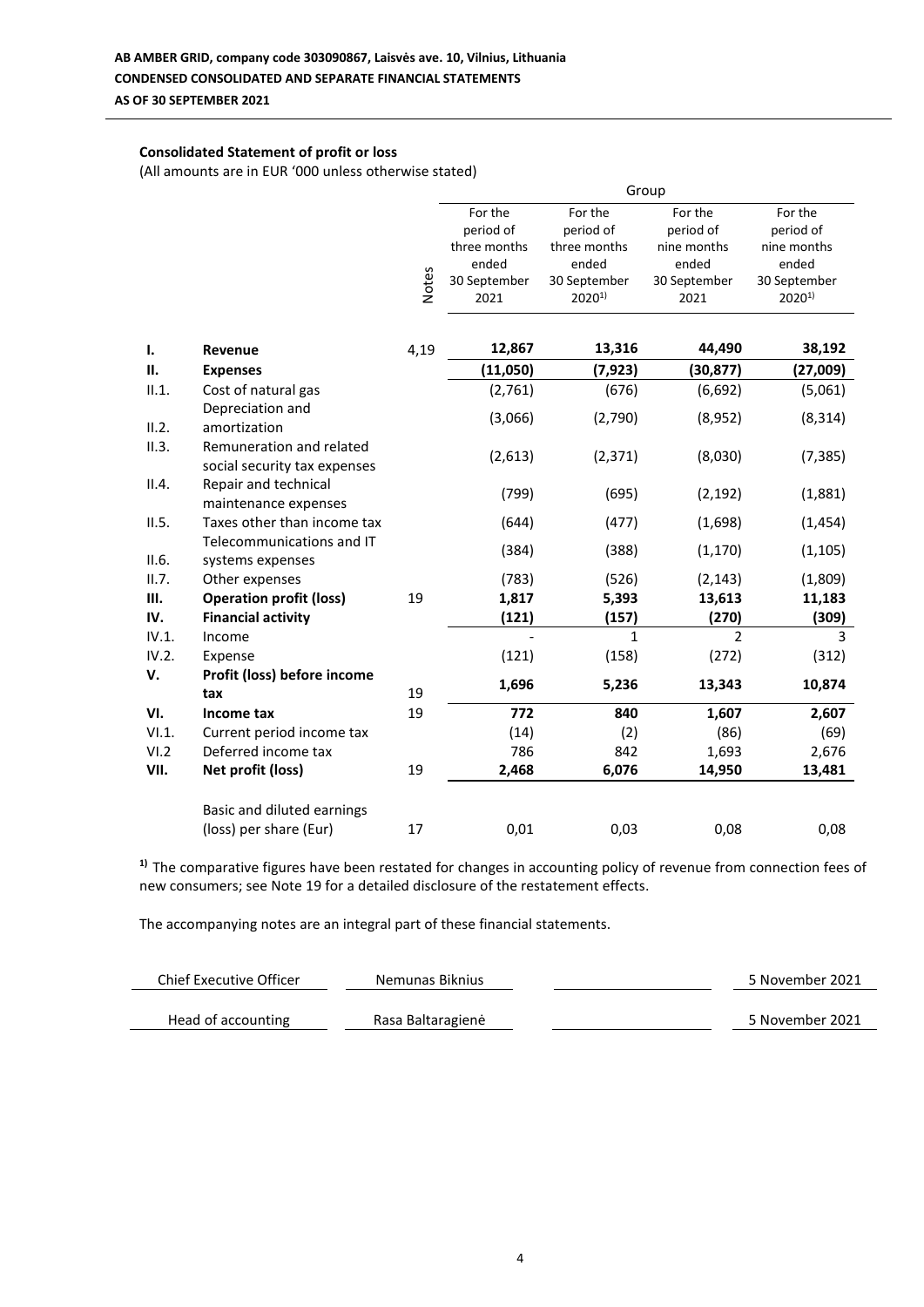### **Consolidated Statement of comprehensive income**

(All amounts are in EUR '000 unless otherwise stated)

|    |                                   | Group                                         |                                                     |                                              |                                                    |  |  |
|----|-----------------------------------|-----------------------------------------------|-----------------------------------------------------|----------------------------------------------|----------------------------------------------------|--|--|
|    |                                   | For the<br>period of                          | For the<br>period of                                | For the<br>period of                         | For the<br>period of                               |  |  |
|    |                                   | three months<br>ended<br>30 September<br>2021 | three months<br>ended<br>30 September<br>$2020^{1}$ | nine months<br>ended<br>30 September<br>2021 | nine months<br>ended<br>30 September<br>$2020^{1}$ |  |  |
| ı. | Net profit (loss)                 | 2,468                                         | 6,076                                               | 14,950                                       | 13,481                                             |  |  |
| Ш. | Total comprehensive income (loss) | 2,468                                         | 6,076                                               | 14,950                                       | 13,481                                             |  |  |

<sup>1)</sup> The comparative figures have been restated for changes in accounting policy of revenue from connection fees of new consumers; see Note 19 for a detailed disclosure of the restatement effects.

| Chief Executive Officer | Nemunas Biknius   | 5 November 2021 |
|-------------------------|-------------------|-----------------|
|                         |                   |                 |
| Head of accounting      | Rasa Baltaragienė | 5 November 2021 |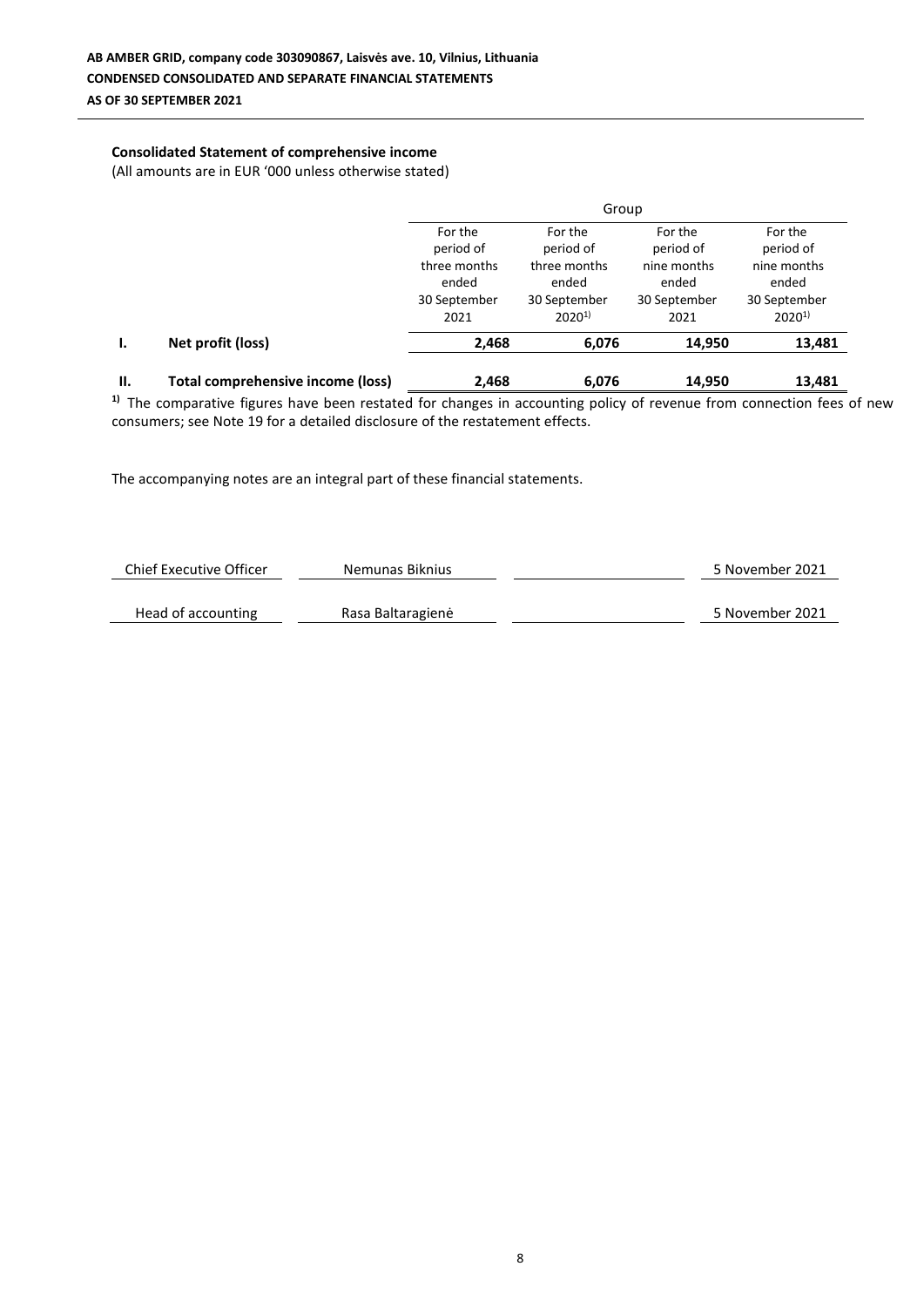### **Company's statement of profit or loss**

(All amounts are in EUR '000 unless otherwise stated)

|       |                                                          | Company      |                                                                       |                                                                             |                                                                      |                                                                            |
|-------|----------------------------------------------------------|--------------|-----------------------------------------------------------------------|-----------------------------------------------------------------------------|----------------------------------------------------------------------|----------------------------------------------------------------------------|
|       |                                                          | <b>Notes</b> | For the<br>period of<br>three months<br>ended<br>30 September<br>2021 | For the<br>period of<br>three months<br>ended<br>30 September<br>$2020^{1}$ | For the<br>period of<br>nine months<br>ended<br>30 September<br>2021 | For the<br>period of<br>nine months<br>ended<br>30 September<br>$2020^{1}$ |
| ı.    | Revenue                                                  | 4,19         | 12,586                                                                | 13,121                                                                      | 43,316                                                               | 37,226                                                                     |
| П.    | <b>Expenses</b>                                          |              | (10, 873)                                                             | (7, 758)                                                                    | (30, 297)                                                            | (26, 532)                                                                  |
| II.1. | Cost of natural gas                                      |              | (2,761)                                                               | (676)                                                                       | (6, 692)                                                             | (5,061)                                                                    |
| II.2. | Depreciation and<br>amortization                         |              | (3,023)                                                               | (2,742)                                                                     | (8,820)                                                              | (8, 171)                                                                   |
| II.3. | Remuneration and related<br>social security tax expenses |              | (2, 512)                                                              | (2, 290)                                                                    | (7,696)                                                              | (7, 129)                                                                   |
| II.4. | Repair and technical<br>maintenance expenses             |              | (799)                                                                 | (695)                                                                       | (2, 192)                                                             | (1,881)                                                                    |
| II.5. | Taxes other than income tax                              |              | (644)                                                                 | (477)                                                                       | (1,698)                                                              | (1, 454)                                                                   |
| II.6. | Telecommunications and IT<br>systems expenses            |              | (362)                                                                 | (369)                                                                       | (1, 106)                                                             | (1,048)                                                                    |
| II.7. | Other expenses                                           |              | (772)                                                                 | (509)                                                                       | (2,093)                                                              | (1,788)                                                                    |
| Ш.    | <b>Operation profit (loss)</b>                           | 19           | 1,713                                                                 | 5,363                                                                       | 13,019                                                               | 10,694                                                                     |
| IV.   | <b>Financial activity</b>                                |              | (110)                                                                 | (156)                                                                       | 233                                                                  | (306)                                                                      |
| IV.1. | Income                                                   |              |                                                                       | $\mathbf{1}$                                                                | 480                                                                  | 3                                                                          |
| IV.2. | Expense                                                  |              | (110)                                                                 | (157)                                                                       | (247)                                                                | (309)                                                                      |
| V.    | Profit (loss) before income<br>tax                       | 19           | 1,603                                                                 | 5,207                                                                       | 13,252                                                               | 10,388                                                                     |
| VI.   | Income tax                                               | 19           | 786                                                                   | 842                                                                         | 1,693                                                                | 2,629                                                                      |
| VI.1. | Current period income tax                                |              |                                                                       |                                                                             |                                                                      | (47)                                                                       |
| VI.2  | Deferred income tax                                      |              | 786                                                                   | 842                                                                         | 1,693                                                                | 2,676                                                                      |
| VII.  | Net profit (loss)                                        | 19           | 2,389                                                                 | 6,049                                                                       | 14,945                                                               | 13,017                                                                     |
|       | Basic and diluted earnings                               |              |                                                                       |                                                                             |                                                                      |                                                                            |
|       | (loss) per share (Eur)                                   | 17           | 0,01                                                                  | 0,03                                                                        | 0,08                                                                 | 0,07                                                                       |

<sup>1)</sup> The comparative figures have been restated for changes in accounting policy of revenue from connection fees of new consumers; see Note 19 for a detailed disclosure of the restatement effects.

| Chief Executive Officer | Nemunas Biknius   | 5 November 2021 |
|-------------------------|-------------------|-----------------|
| Head of accounting      | Rasa Baltaragienė | 5 November 2021 |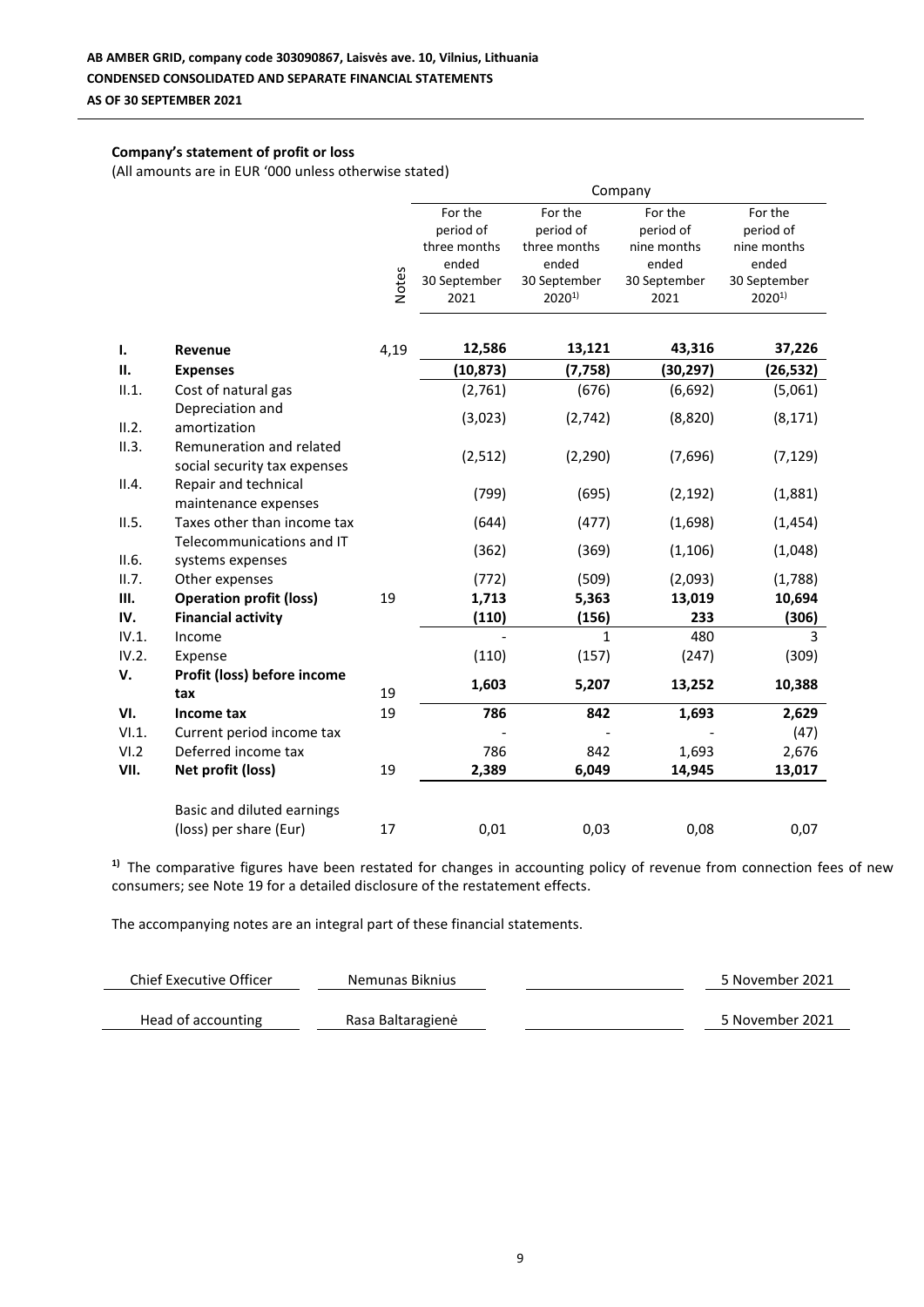### **Company's Statement of comprehensive income**

(All amounts are in EUR '000 unless otherwise stated)

|     |                                   | Company                              |                                      |                                     |                                     |  |
|-----|-----------------------------------|--------------------------------------|--------------------------------------|-------------------------------------|-------------------------------------|--|
|     |                                   | For the<br>period of<br>three months | For the<br>period of<br>three months | For the<br>period of<br>nine months | For the<br>period of<br>nine months |  |
|     |                                   | ended<br>30 September<br>2021        | ended<br>30 September<br>$2020^{1}$  | ended<br>30 September<br>2021       | ended<br>30 September<br>$2020^{1}$ |  |
| ı.  | Net profit (loss)                 | 2,389                                | 6,049                                | 14,945                              | 13,017                              |  |
| II. | Total comprehensive income (loss) | 2,389                                | 6,049                                | 14,945                              | 13,017                              |  |

**1)** The comparative figures have been restated for changes in accounting policy of revenue from connection fees of new consumers; see Note 19 for a detailed disclosure of the restatement effects.

| Chief Executive Officer | Nemunas Biknius   | 5 November 2021 |
|-------------------------|-------------------|-----------------|
| Head of accounting      | Rasa Baltaragienė | 5 November 2021 |
|                         |                   |                 |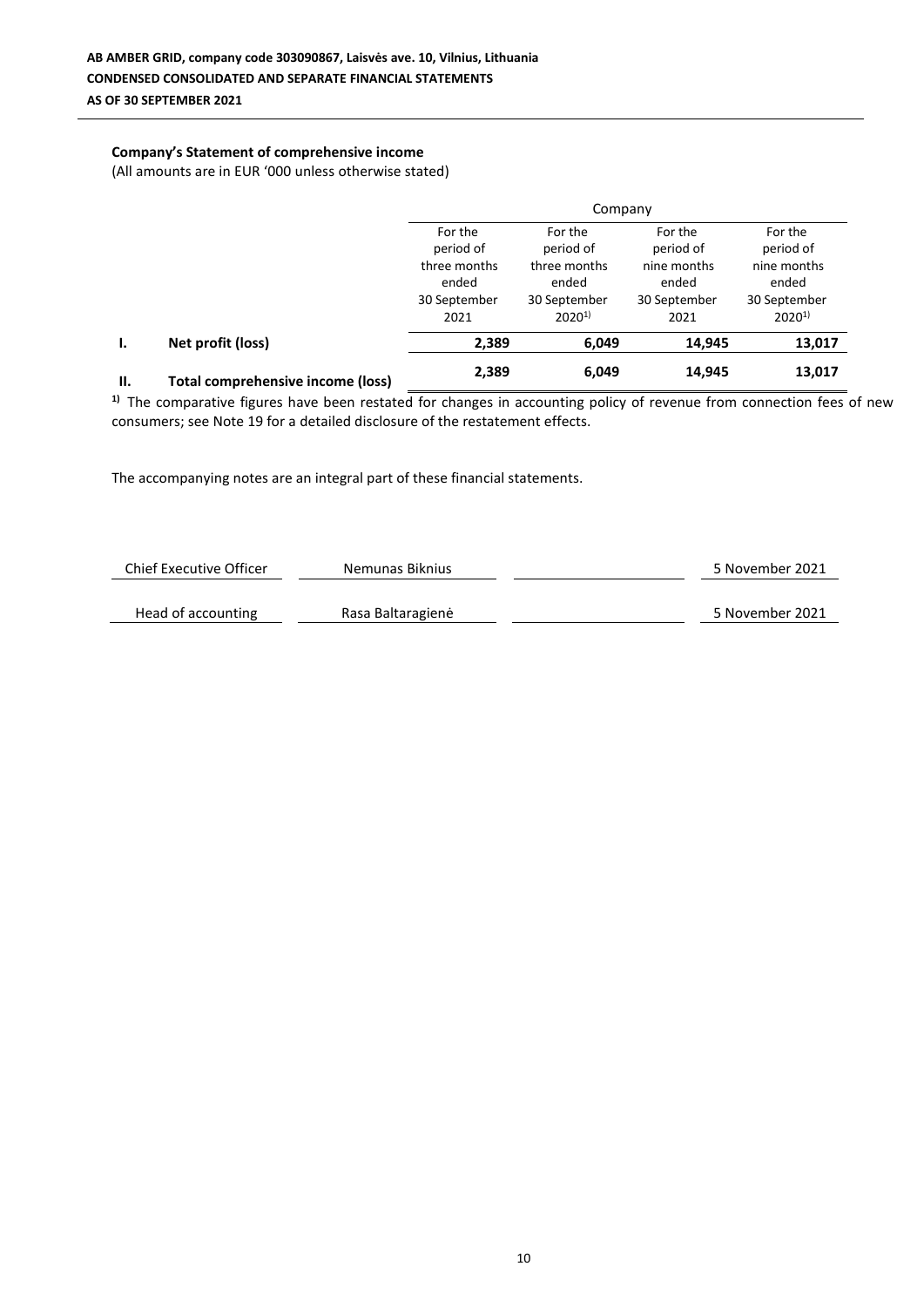### **Consolidated Statement of changes in equity** (All amounts are in EUR '000 unless otherwise stated)

|                                               |                          |         |          | Retained  |         |
|-----------------------------------------------|--------------------------|---------|----------|-----------|---------|
| Group                                         | Share                    | Legal   | Other    | earnings  |         |
|                                               | capital                  | reserve | reserves | (deficit) | Total   |
| <b>Balance as of 31 December 2019</b>         | 51,731                   | 5,173   | 69,465   | 10,291    | 136,660 |
| Total comprehensive income (loss)             | $\overline{\phantom{a}}$ |         |          | 13,481    | 13,481  |
| Net profit (loss) for the year                |                          |         |          | 13,481    | 13,481  |
| Balance as of 30 September 2020 <sup>1)</sup> | 51,731                   | 5,173   | 69,465   | 23,772    | 150,141 |
| Total comprehensive income (loss)             |                          |         |          | 4,689     | 4,689   |
| Net profit (loss) for the year                |                          |         |          | 4,689     | 4,689   |
| <b>Balance as of 31 December 2020</b>         | 51,731                   | 5,173   | 69,465   | 28,461    | 154,830 |
| Formed reserves                               |                          | 37      | 28,040   | (28,077)  |         |
| <b>Dividends</b>                              |                          |         |          |           |         |
| Total comprehensive income (loss)             |                          |         |          | 14,950    | 14,950  |
| Net profit (loss) for the year                |                          |         |          | 14,950    | 14,950  |
| <b>Balance as of 30 September 2021</b>        | 51,731                   | 5,210   | 97,505   | 15,333    | 169,779 |

<sup>1)</sup> The comparative figures have been restated for changes in accounting policy of revenue from connection fees of new consumers; see Note 19 for a detailed disclosure of the restatement effects.

| Chief Executive Officer | Nemunas Biknius   | 5 November 2021 |
|-------------------------|-------------------|-----------------|
|                         |                   |                 |
| Head of accounting      | Rasa Baltaragienė | 5 November 2021 |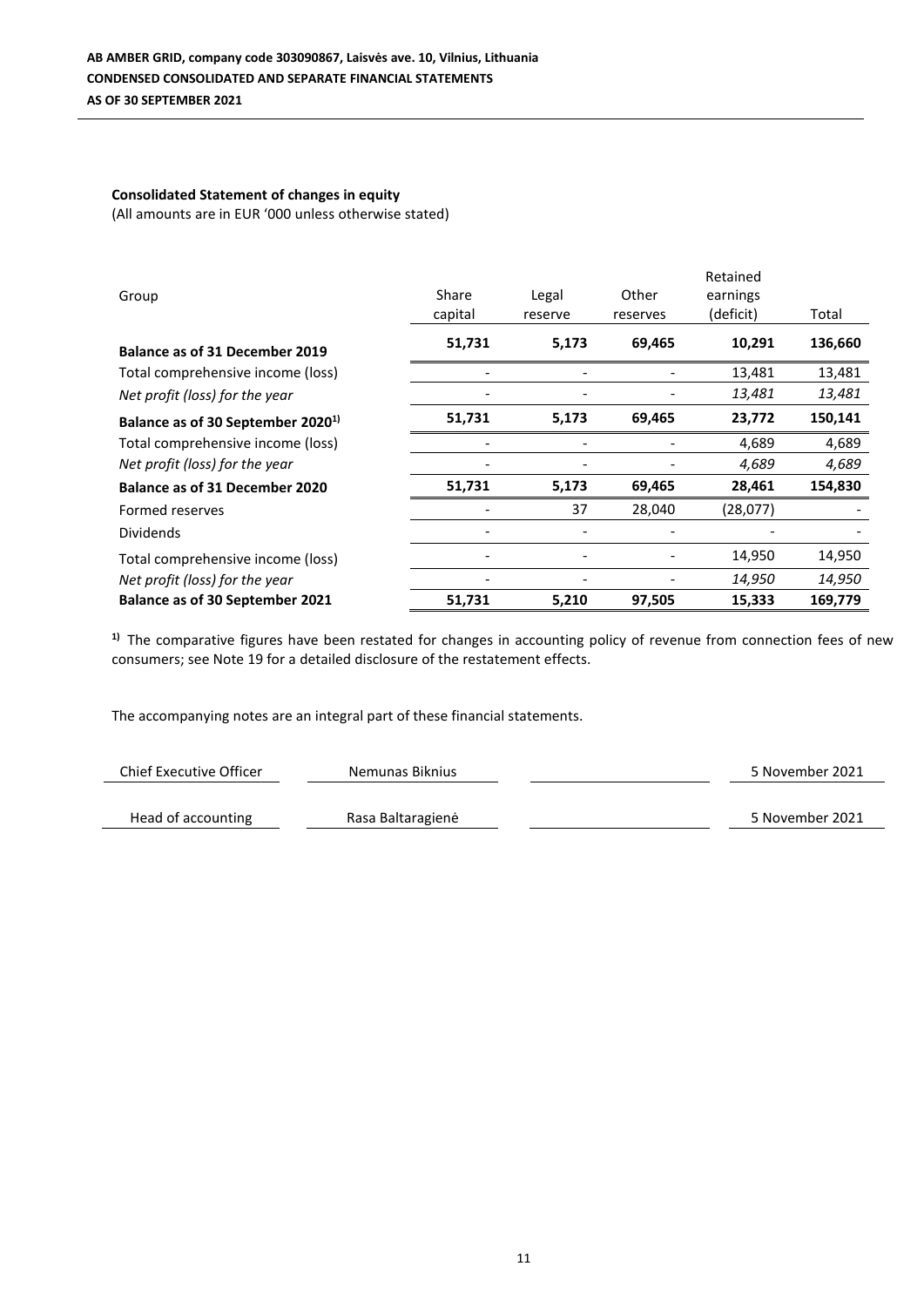# **Company's Statement of changes in equity**

(All amounts are in EUR '000 unless otherwise stated)

|                                               |                              |                              |          | Retained  |         |
|-----------------------------------------------|------------------------------|------------------------------|----------|-----------|---------|
| Company                                       | Share                        | Legal                        | Other    | earnings  |         |
|                                               | capital                      | reserve                      | reserves | (deficit) | Total   |
| <b>Balance as of 31 December 2019</b>         | 51,731                       | 5,173                        | 69,465   | 10,609    | 136,978 |
| Total comprehensive income (loss)             |                              |                              |          | 13,017    | 13,017  |
| Net profit (loss) for the year                |                              |                              |          | 13,017    | 13,017  |
| Balance as of 30 September 2020 <sup>1)</sup> | 51,731                       | 5,173                        | 69,465   | 23,626    | 149,995 |
| Total comprehensive income (loss)             | ٠                            |                              |          | 4,415     | 4,415   |
| Net profit (loss) for the year                |                              |                              |          | 4,415     | 4,415   |
| <b>Balance as of 31 December 2020</b>         | 51,731                       | 5,173                        | 69,465   | 28,041    | 154,410 |
| Formed reserves                               |                              |                              | 28,040   | (28,040)  |         |
| <b>Dividends</b>                              |                              |                              |          |           |         |
| Total comprehensive income (loss)             |                              |                              |          | 14,945    | 14,945  |
| Net profit (loss) for the year                | $\qquad \qquad \blacksquare$ | $\qquad \qquad \blacksquare$ |          | 14,945    | 14,945  |
| Balance as of 30 September 2021               | 51,731                       | 5,173                        | 97,505   | 14,945    | 169,354 |

<sup>1)</sup> The comparative figures have been restated for changes in accounting policy of revenue from connection fees of new consumers; see Note 19 for a detailed disclosure of the restatement effects.

| Chief Executive Officer | Nemunas Biknius   | 5 November 2021 |
|-------------------------|-------------------|-----------------|
|                         |                   |                 |
| Head of accounting      | Rasa Baltaragienė | 5 November 2021 |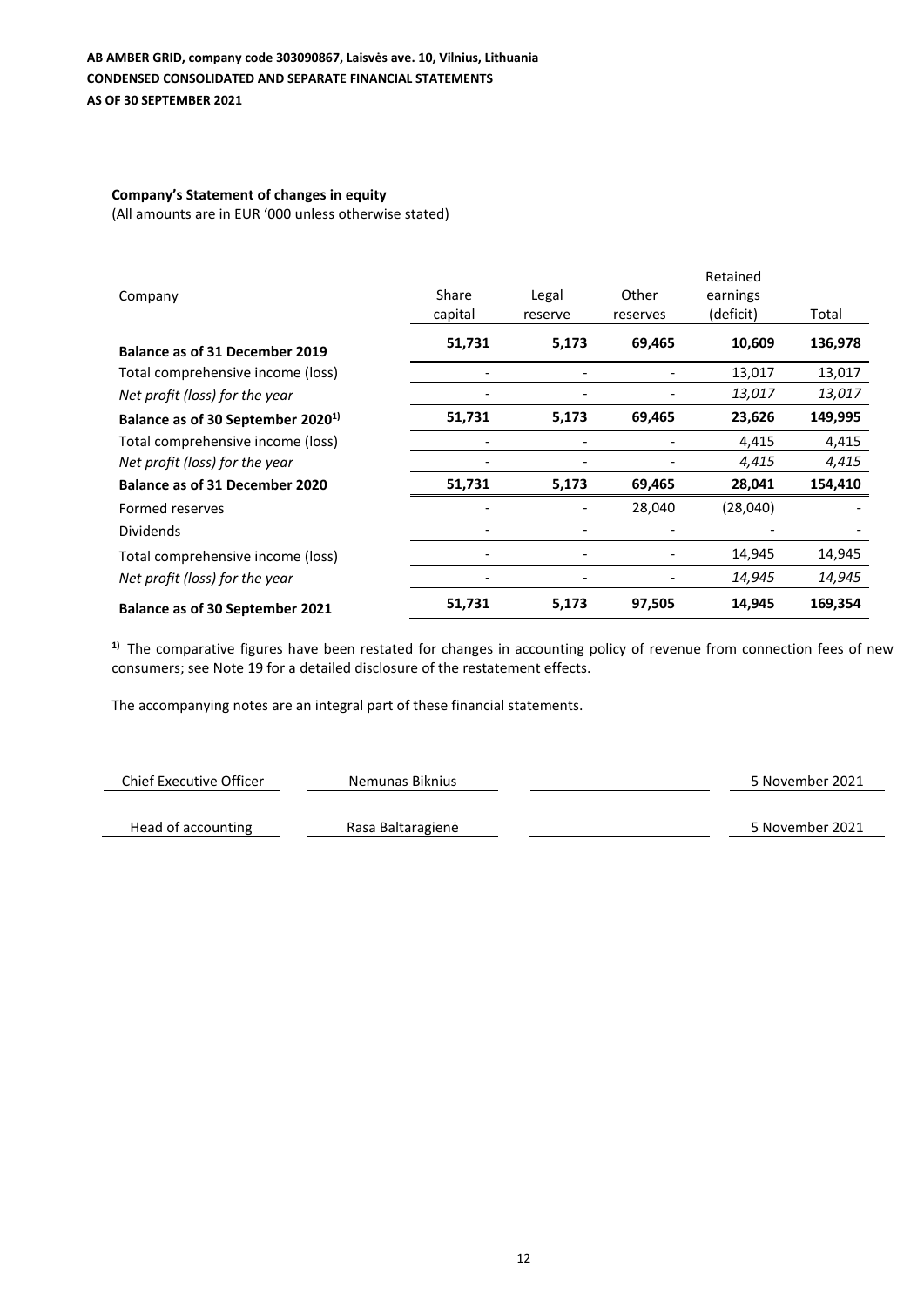# **Consolidated and separate Statement of cash flows**

(All amounts are in EUR '000 unless otherwise stated)

|       |                                                                         |              | Group                |                            | Company              |                            |
|-------|-------------------------------------------------------------------------|--------------|----------------------|----------------------------|----------------------|----------------------------|
|       |                                                                         | <b>Notes</b> | For the              | For the                    | For the              | For the                    |
|       |                                                                         |              | period of            | period of                  | period of            | period of                  |
|       |                                                                         |              | nine months          | nine months                | nine months          | nine months                |
|       |                                                                         |              | ended                | ended                      | ended                | ended                      |
|       |                                                                         |              | 30 September<br>2021 | 30 September<br>$2020^{1}$ | 30 September<br>2021 | 30 September<br>$2020^{1}$ |
|       |                                                                         |              |                      |                            |                      |                            |
| ı.    | Cash flows from operating activities                                    |              |                      |                            |                      |                            |
| 1.1.  | Net profit (loss)                                                       | 19           | 14,950               | 13,481                     | 14,945               | 13,017                     |
|       | Adjustments for non-cash items and other                                |              |                      |                            |                      |                            |
|       | corrections:                                                            |              |                      |                            |                      |                            |
| 1.2.  | Depreciation and amortisation                                           |              | 8,952                | 8,314                      | 8,820                | 8,171                      |
| 1.3.  | Loss (profit) on disposal and write-off of                              |              |                      |                            |                      |                            |
|       | property, plant and equipment, doubtful                                 |              | 66                   | (126)                      | 66                   | (126)                      |
|       | trade receivables and inventories                                       |              |                      |                            |                      |                            |
| 1.4.  | Impairment (reversal of impairment) of                                  |              |                      |                            |                      |                            |
|       | property, plant and equipment, financial                                |              | 32                   | (41)                       | 32                   | (41)                       |
|       | assets, doubtful trade receivables and                                  |              |                      |                            |                      |                            |
|       | inventories                                                             |              |                      |                            |                      |                            |
| 1.5.  | Income tax expenses (benefit)                                           | 19           | (1,607)              | (2,607)                    | (1,693)              | (2,629)                    |
| 1.6.  | Interest (income)                                                       |              |                      |                            |                      |                            |
| 1.7.  | Interest expenses                                                       |              | 245                  | 237                        | 245                  | 237                        |
| 1.8.  | Dividend income                                                         |              |                      |                            | (478)                |                            |
| 1.9.  | Income of grants                                                        |              | (140)                |                            | (140)                |                            |
| 1.10. | Elimination of other non-cash items                                     |              | 2                    |                            | 2                    |                            |
|       | Changes in working capital:                                             |              |                      |                            |                      |                            |
| 1.11. | Decrease (increase) in inventories                                      |              | (788)                | 990                        | (788)                | 990                        |
| 1.12. | (Increase) decrease in trade receivables                                |              | (5, 749)             | 502                        | (149)                | 1,184                      |
| 1.13. | (Increase) decrease in other receivables and                            |              | (3, 215)             | 5,770                      | 2,001                | 5,870                      |
|       | prepayments                                                             |              |                      |                            |                      |                            |
| 1.14. | (Decrease) increase in trade payables                                   |              | 21,122               | (2,624)                    | (1,611)              | (1, 375)                   |
| 1.15. | (Decrease) increase in other payables and                               |              | 5,039                | (19, 198)                  | 714                  | (5,675)                    |
|       | current liabilities                                                     | 19           |                      |                            |                      |                            |
| 1.16. | (Increase) decrease in other financial assets                           |              | (16, 330)            | 15,505                     | 2                    | 4                          |
| 1.17. | Income tax (paid)                                                       |              | (523)                | (1, 442)                   | (472)                | (1, 442)                   |
|       | Net cash flows from operating activities                                |              | 22,056               | 18,761                     | 21,496               | 18,185                     |
| П.    | Cash flows from investing activities                                    |              |                      |                            |                      |                            |
| II.1. | (Acquisition) of property, plant and<br>equipment and intangible assets |              | (38, 118)            | (62, 472)                  | (38, 100)            | (62, 395)                  |
| II.2. | Proceeds on disposal of property, plant and                             |              |                      |                            |                      |                            |
|       | equipment                                                               |              |                      | 133                        |                      | 133                        |
| II.3. | Grants received                                                         |              | 9,592                | 14,378                     | 9,592                | 14,378                     |
| II.4. | Loans granted (repayments received)                                     |              |                      |                            |                      |                            |
| II.5. | Interest received                                                       |              |                      |                            |                      |                            |
| II.6. | Dividends received                                                      |              |                      |                            | 478                  |                            |
|       | Net cash flows (used) in investing activities                           |              | (28, 526)            | (47, 961)                  | (28,030)             | (47, 884)                  |
|       |                                                                         |              |                      |                            |                      |                            |

The accompanying notes are an integral part of these financial statements. (cont'd on the next page)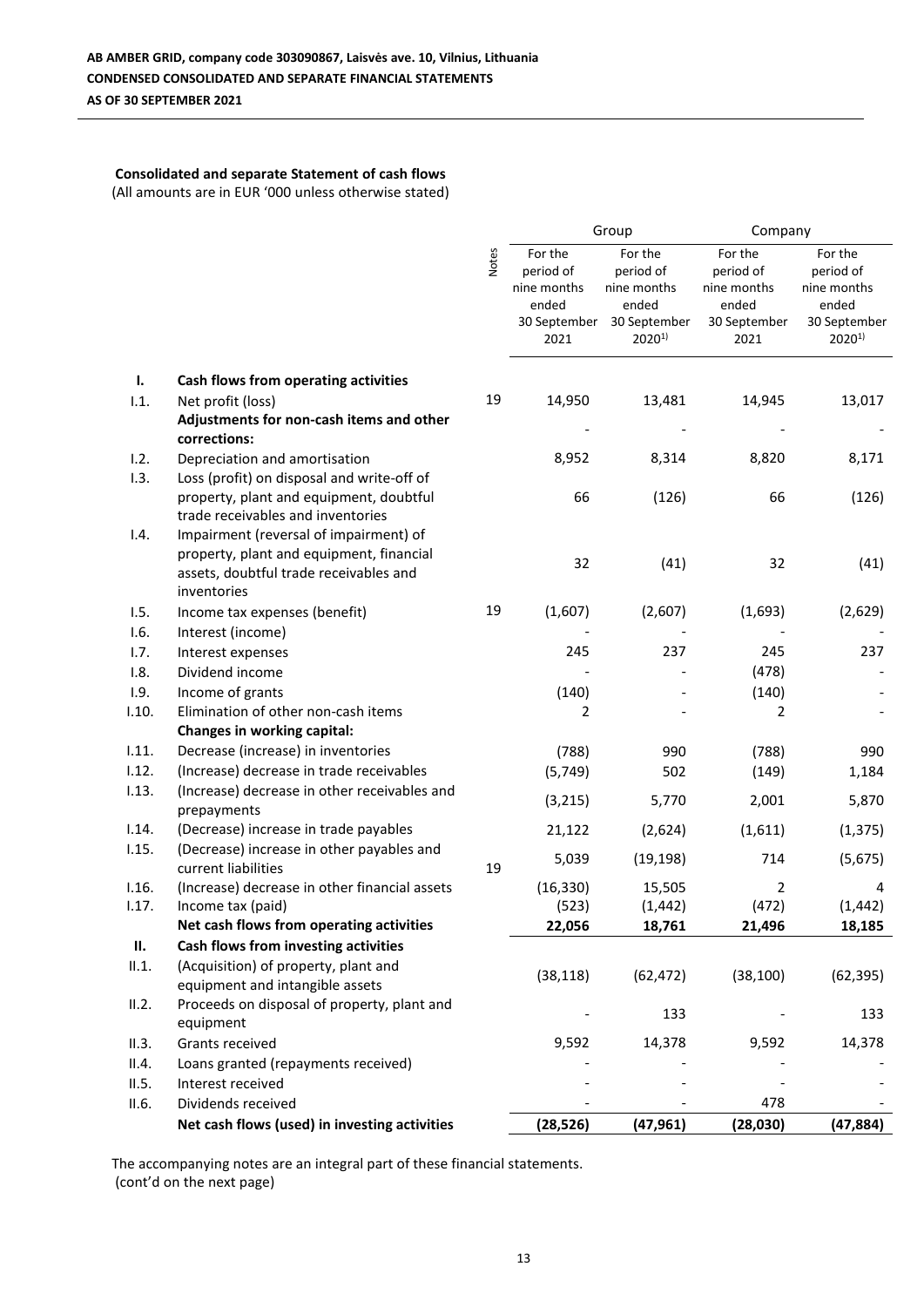### **Consolidates and separate statements of cash flows (cont'd)**

(All amounts are in EUR '000 unless otherwise stated)

|        |                                                 |              | Group                                                                |                                                                                   | Company                                                              |                                                                                   |
|--------|-------------------------------------------------|--------------|----------------------------------------------------------------------|-----------------------------------------------------------------------------------|----------------------------------------------------------------------|-----------------------------------------------------------------------------------|
|        |                                                 | <b>Notes</b> | For the<br>period of<br>nine months<br>ended 30<br>September<br>2021 | For the<br>period of<br>nine months<br>ended 30<br>September<br>2020 <sup>1</sup> | For the<br>period of<br>nine months<br>ended 30<br>September<br>2021 | For the<br>period of<br>nine months<br>ended 30<br>September<br>2020 <sup>1</sup> |
|        |                                                 |              |                                                                      |                                                                                   |                                                                      |                                                                                   |
| III.   | Cash flows from financing activities            |              |                                                                      |                                                                                   |                                                                      |                                                                                   |
| III.1. | Dividends (paid)                                |              |                                                                      | (2)                                                                               |                                                                      | (2)                                                                               |
| III.2. | Proceeds from borrowings                        |              |                                                                      | 45,000                                                                            |                                                                      | 45,000                                                                            |
| III.3. | (Repayments) of borrowings                      |              | (6, 174)                                                             | (13, 798)                                                                         | (6, 174)                                                             | (13, 618)                                                                         |
| III.4. | Change in overdraft                             |              | 13,396                                                               | (1, 279)                                                                          | 13,396                                                               | (1, 279)                                                                          |
| III.5. | Interest (paid)                                 |              | (371)                                                                | (317)                                                                             | (371)                                                                | (317)                                                                             |
| III.6. | Liabilities settled in relation to right-of-use |              |                                                                      |                                                                                   |                                                                      |                                                                                   |
|        | assets                                          |              | (331)                                                                | (278)                                                                             | (313)                                                                | (261)                                                                             |
| III.7. | Other cash flows from financing activities      |              |                                                                      |                                                                                   |                                                                      |                                                                                   |
|        | Net cash flows from (used in) financing         |              |                                                                      |                                                                                   |                                                                      |                                                                                   |
|        | activities                                      |              | 6,520                                                                | 29,326                                                                            | 6,538                                                                | 29,523                                                                            |
| IV.    | Net increase (decrease) in cash and cash        |              |                                                                      |                                                                                   |                                                                      |                                                                                   |
|        | equivalents                                     |              | 50                                                                   | 126                                                                               | 4                                                                    | (176)                                                                             |
| v.     | Cash and cash equivalents at the beginning      |              |                                                                      |                                                                                   |                                                                      |                                                                                   |
|        | of the year                                     |              | 767                                                                  | 233                                                                               | 3                                                                    | 197                                                                               |
| VI.    | Cash and cash equivalents at the end of the     |              |                                                                      |                                                                                   |                                                                      |                                                                                   |
|        | year                                            |              | 817                                                                  | 359                                                                               | 7                                                                    | 21                                                                                |

<sup>1)</sup> The comparative figures have been restated for changes in accounting policy of revenue from connection fees of new consumers; see Note 19 for a detailed disclosure of the restatement effects.

| Chief Executive Officer | Nemunas Biknius   | 5 November 2021 |
|-------------------------|-------------------|-----------------|
| Head of accounting      | Rasa Baltaragienė | 5 November 2021 |
|                         |                   |                 |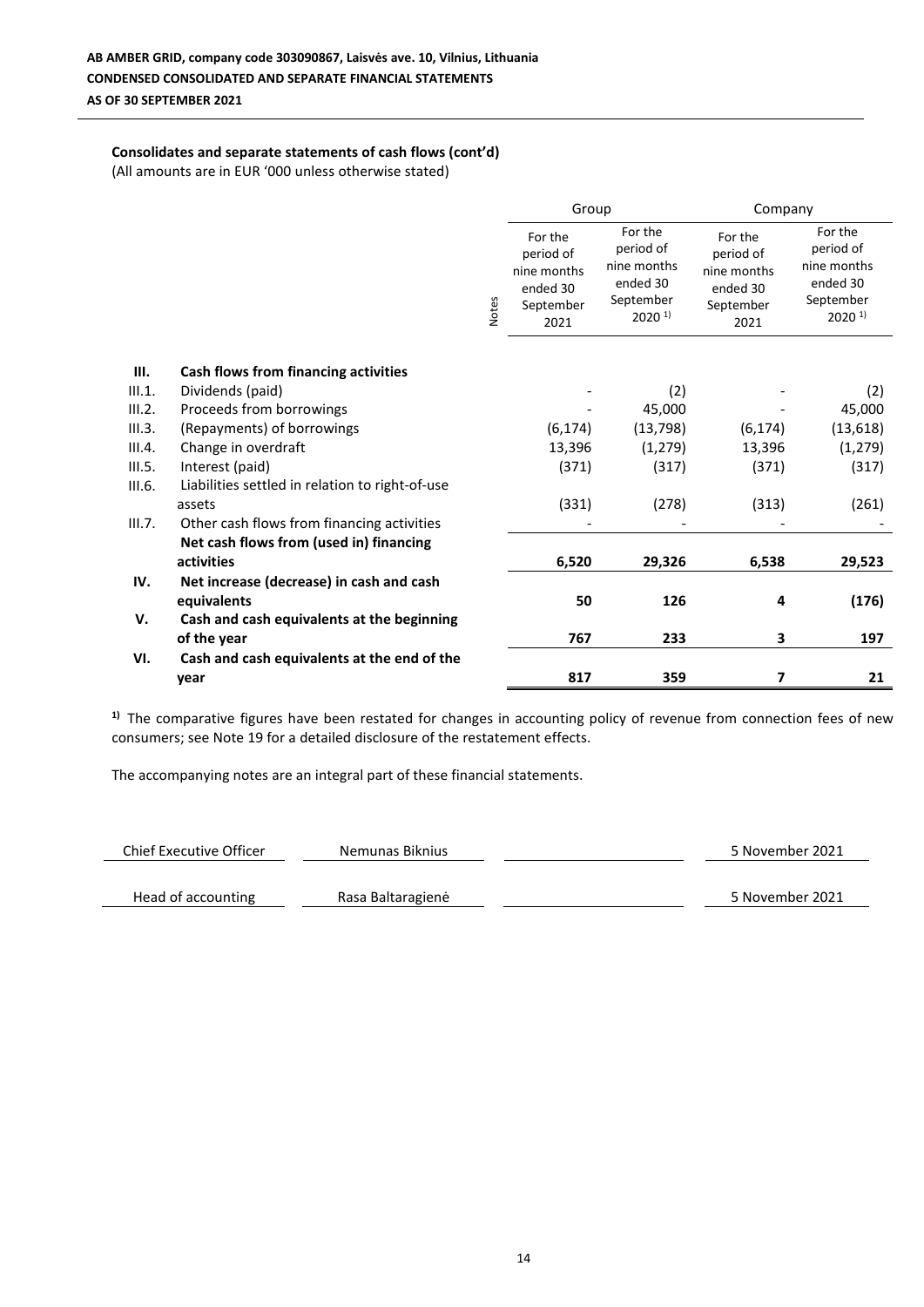# **Notes to the consolidated and separate financial Statements**

(All amounts are in EUR '000 unless otherwise stated)

### **1 General information**

The consolidated financial statements disclose the financial position and performance of the AB Amber Grid (hereinafter referred to as the 'Company') and the Group which consists of AB Amber Grid and its subsidiary UAB GET Baltic (hereinafter together referred to as the 'Group').

AB Amber Grid was registered on 25 June 2013 after the spin-off from AB Lietuvos Dujos of the natural gas transmission activity with respective assets, rights and obligations attributed to the activity in question. The Company's operations date back to 1 August 2013.

On 10 April 2015, upon the obtaining of a positive decision from the European Commission, the National Energy Regulatory Council (before National Commission for Energy Control and Prices) issued in respect of the Company an open-ended License No. L2-3 (GDP) for the engagement in the Transmission System Operator's activity within the territory of Lithuania.

The Company is engaged in the natural gas transmission system operator's activity and provides to system users, other operators, and gas market players the following services:

- transmission of natural gas in the territory of the Republic of Lithuania;
- balancing of natural gas flows in the transmission system;
- administration of the funds intended to compensate for the installation and fixed operating costs of the Liquefied Natural Gas Terminal, its infrastructure and connector and, as from 2016, for reasonable costs of the designated supplier for the supply of an obligatory quantity of liquefied natural gas.

On 30 September 2021, the company has changed its registered office address. As of the specified date, the registered office address of AB Amber Grid is Laisvės ave. 10, Vilnius, Lithuania.

On 30 September 2021, the Company had 109 contracts for natural gas transmission services with the users of natural gas transmission system (natural gas customers, natural gas distribution system operators, natural gas supply companies that supply gas up to customers systems). In addition, Company had entered into natural gas balancing agreements with 1 natural gas trade companies that trade natural gas, but do not use Company's transmission system infrastructure.

The Company's largest shareholder is UAB EPSO-G (www.epsog.lt). The rights and obligations of the sole shareholder of the management company UAB EPSO - G are implemented by the Ministry of Energy of the Republic of Lithuania.

Since 1 August 2013, the Company's shares have been traded on a stock exchange; they are listed on the Baltic Secondary Trading List of NASDAQ OMX Vilnius Stock Exchange (ISIN code LT0000128696, instrument AMG1L, LEI code 097900BGMP0000061061).

As of 30 of September 2021 and 31 December 2020, the Company's shareholders were as follows:

|                                     | Number of shares owned | Ownership share (percent) |
|-------------------------------------|------------------------|---------------------------|
| UAB EPSO-G (Company Code 302826889, |                        |                           |
| Gedimino ave. 20, Vilnius)          | 172,279,125            | 96,58                     |
| Other shareholders                  | 6,103,389              | 3.42                      |
|                                     | 178,382,514            | 100,00                    |

The Company's share capital amounts to EUR 51,730,929.06. It is divided into 178,382,514 ordinary registered shares with par value of EUR 0.29 each.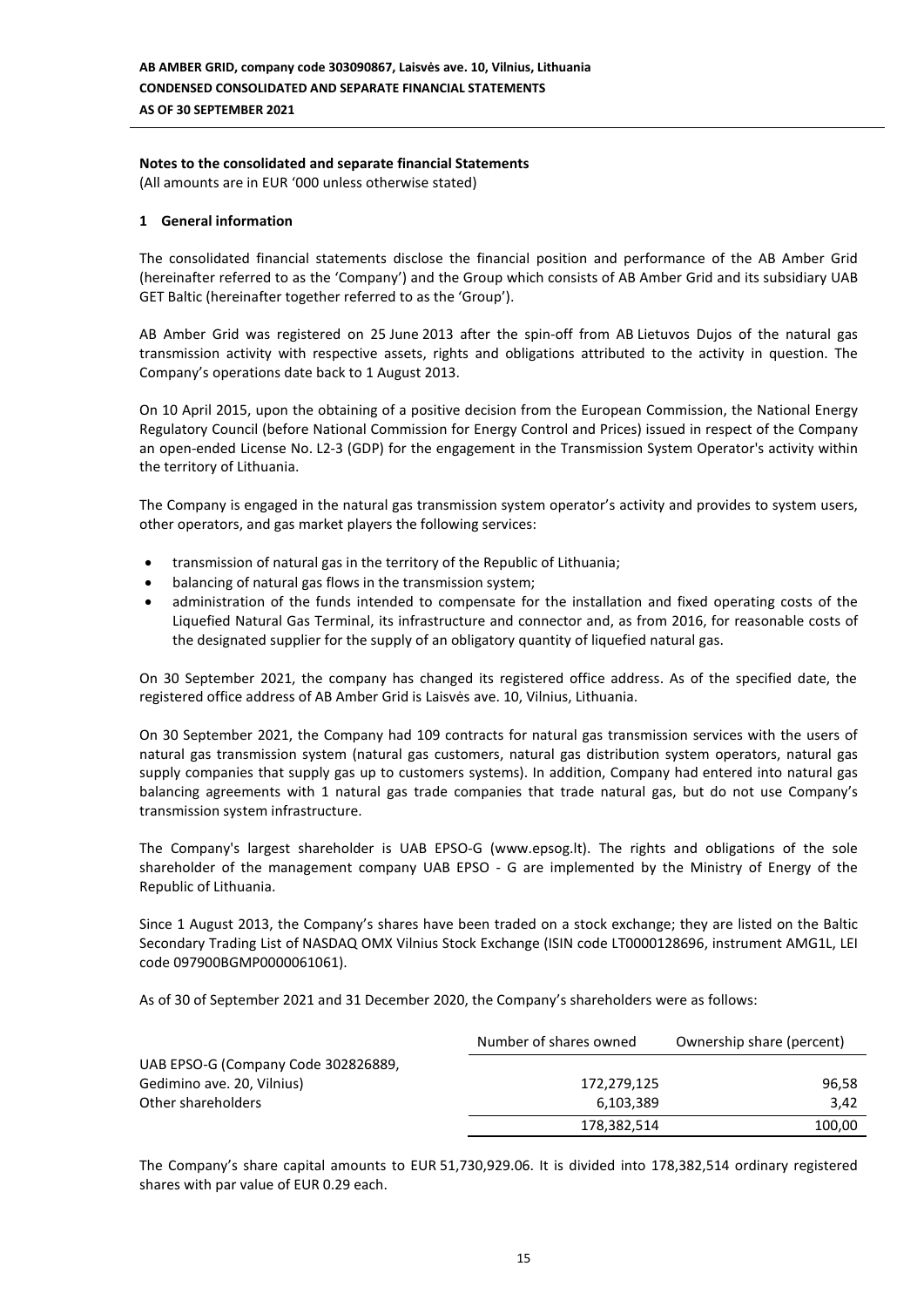| Company        | Company   | Registered address of                | Stake of shares held as | Stake of shares held as |
|----------------|-----------|--------------------------------------|-------------------------|-------------------------|
|                | code      | the company                          | of 30 September 2021    | of 31 December 2020     |
| UAB GET Baltic | 302861178 | Geležinio Vilko st. 18 A,<br>Vilnius | 100 percent             | 100 percent             |

GET Baltic is a Joint Stock Company registered in the Republic of Lithuania. The Company was registered in the Register of Legal Entities on 13 September 2012.The Company is the sole shareholder of GET Baltic, which owns 100% of the authorized capital. On 30 September 2021 and on 31 December 2020 the share capital of GET Baltic was valued of EUR 580,450 and it consists of 3,055,000 ordinary registered shares with a nominal value of EUR 0,19.

GET Baltic is a licensed natural gas market operator with a status of Registered Reporting Mechanism status provided by the ACER. The Company administrates the electronic trading system for trading spot and forward natural gas products with physical delivery in the market areas located in Lithuania, Latvia, and Estonia. The Company also provides the following services to wholesale natural gas market participants:

- Providing REMIT data to the ACER;
- Providing inside information;
- Distribution of indirect natural gas transmission capacity at interconnection points between the Baltic States;
- Organizing LNG auction;
- Announcement of balancing marginal pricing.

On 30 September 2021 Get Baltic had 95 registered stock exchange participants.

On 30 September 2021 the average number of employees of the Group and the Company consisted of 329 (as at 30 September 2020 – 324); on 30 September 2021 the average number of employees of the Company consisted of 319 employees (as at 30 September 2020 – 317).

### **2 Accounting principles**

The financial statements present the figures in thousands of euros. The financial year of the Group and the Company coincides with the calendar year.

These condensed interim consolidated and separate financial statements, including the statements of financial position and statement of profit or loss, statements of comprehensive income, cash flow statement and the statements of changes in equity for the period ended 30 September 2021 have not been audited. The consolidated and separate financial statements for the period ended 31 December 2020 have been audited and prepared in accordance with International Financial Reporting Standards (IFRS).

For a better understanding of the information presented in these financial statements, these condensed financial statements should be read together with the annual consolidate and separate financial statements for the period ended 31 December 2020. PricewatehouseCoopers UAB carried out an audit of Consolidated and separate Financial Statements for the period ended on 31 December 2020.

The Group's and separate condensed interim consolidated financial statements as of 30 September 2021 were prepared in accordance with International Accounting Standard 34 *Interim Financial Reporting*. The Group and the Company have been following the same accounting principles as the ones that were followed in the preparation of financial statements for the year 2020.

The statements were prepared based on an acquisition cost, excluding tangible fixed assets, which were presented at revalued amount.

In accordance with the accounting principles of fixed assets of EPSO–G UAB group companies, assets are accounted at revalued amount deducting accumulated depreciation and impairment losses, whereas grants are accounted for by reducing the carrying amount of the related asset.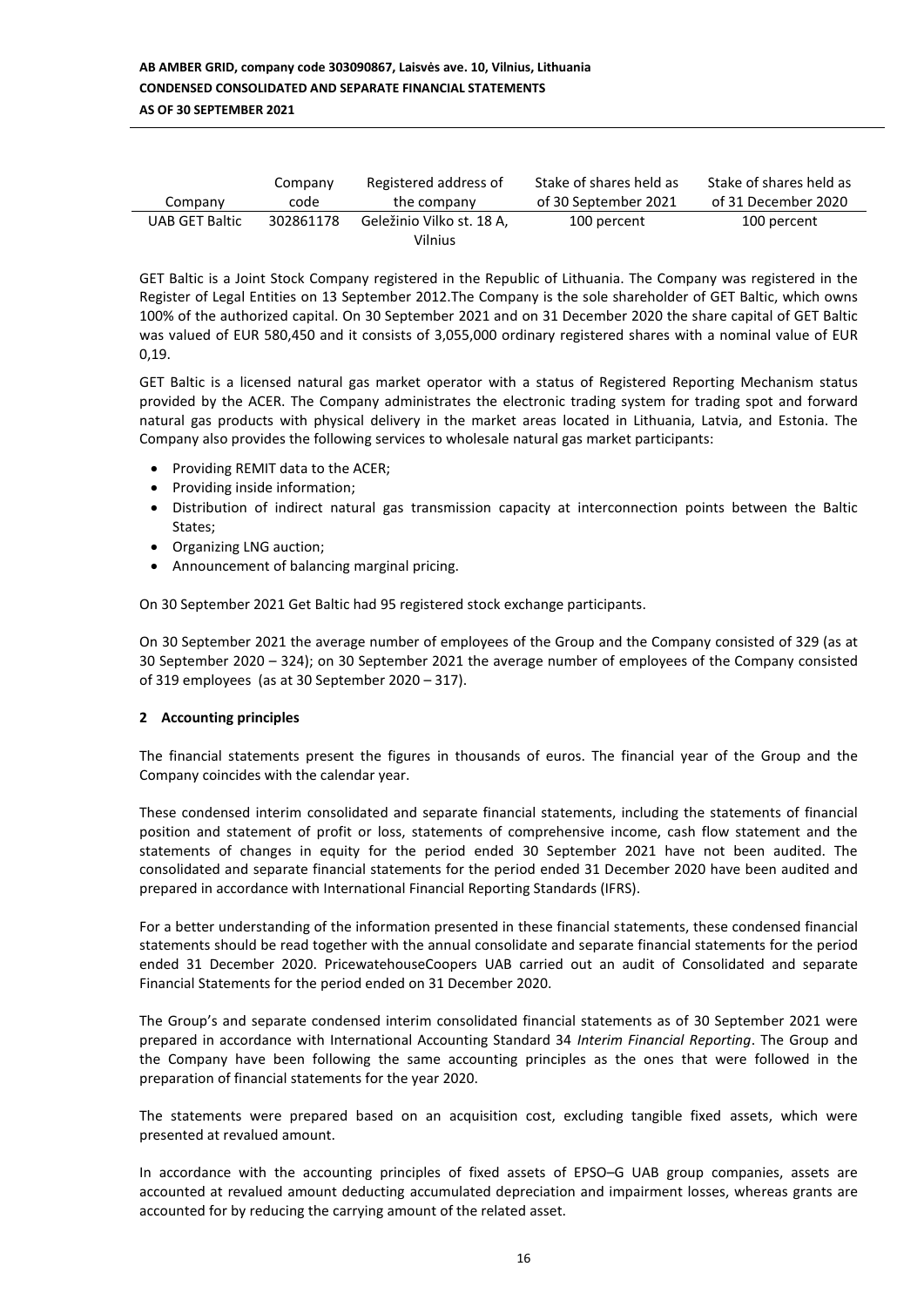### **3 Accounting estimates and assumptions**

The preparation of financial statements in conformity with International Financial Reporting Standards requires management to make estimates and assumptions that affect the reported amounts of assets, liabilities, income and expenses and disclosure of contingencies. Future events may occur which may cause the assumptions used in arriving at the estimates to change. The effect of any changes in estimates will be recorded in the financial statements, when determinable.

### **3.1. COVID-19 impact on key accounting estimates, assumptions and estimation uncertainties**

During the assessment of coronavirus (COVID-19) pandemic and quarantine situations impact on Group and Company's activity, the Company's management identified the following aspects and preventive actions, that were taken to reduce the impact of pandemic situation:

According to the data as at 30 September 2021, the immunization of the Company's and the Group's employees respectively accounted for 80-90%. Although the level of immunization is high enough, due to the threat of spread of the coronavirus (COVID-19) during the pandemic period the Group and the Company reviewed and implemented the following business continuity and preventive measures: appointed employees responsible for monitoring and reporting the situation to the Company's management; identified business units and employees undertaking the critical functions and administrating the main systems; planned technical and substitution measures in case of spread of the virus. The Company continuously reviews its emergency management plan and carries out preparatory works for ensuring continuity of the critical functions.

In the opinion of the Company, the other factors (air temperature in the cold period of the year, prices of natural gas in the market) have a more significant impact on the demand for natural gas transmission services and the transmission volumes than the restrictions imposed as a result of a pandemic and quarantine situation. No significant adverse effects of COVID-19 were identified during the monitoring of trading on the natural gas exchange operated by UAB GET Baltic. Natural gas sales volumes in January – September 2021 was 27 percent higher than in the same period of the last year.

During the pandemic situation, the Group and the Company are assessing and updating on a continuous basis, the impact of factors related to coronavirus COVID-19 on the Group's and the Company's performance and results of operations. The potential disruptions or impacts are assessed on: (i) cash flows, (ii) the supply and demand of transmission services (iii) attracting of funding sources, (iv) potential infection by COVID-19 of employees fulfilling critical functions, (v) delays in fulfilment of projects.

Based on the analysis of information available as at the date of issue of the condensed financial statements about the COVID-19-related threats in the future, the Group and the Company did not identify any material circumstances that might cast doubt upon the Company's ability to continue as a going concern.

#### **Net book amount and useful life: property, plant and equipment and intangible assets**

According Company's management assessment no negative impact of coronavirus COVID-19 has been identified on the results of operations and cash flows, the Company's management believes there are no indications of impairment of property, plant and equipment. Even an adverse change in the results of operations or cash flows in a short term would not cause negative impact on the cash flows and impairment of PP&E in a long-term perspective due to the regulatory mechanism in place.

#### **Expected credit losses: financial assets**

Monitoring of the Company's key customers has not resulted in identification of any material negative impact of COVID-19.

The Company projects no liquidity or credit risk issues. The Company's key customers are large companies, which are often regulated and/or included into the list of risk-free companies. Due to the specific nature of the Company's customers, the expected credit losses on amounts receivable are assessed individually with reference to the probability of default by customers. The Company assessed the current and expected economic condition of its key customers, did not identify any significant variances, and the settlements were performed in an ordinary manner. The expected credit losses remained at a similar level as in 2020. The Company plans to update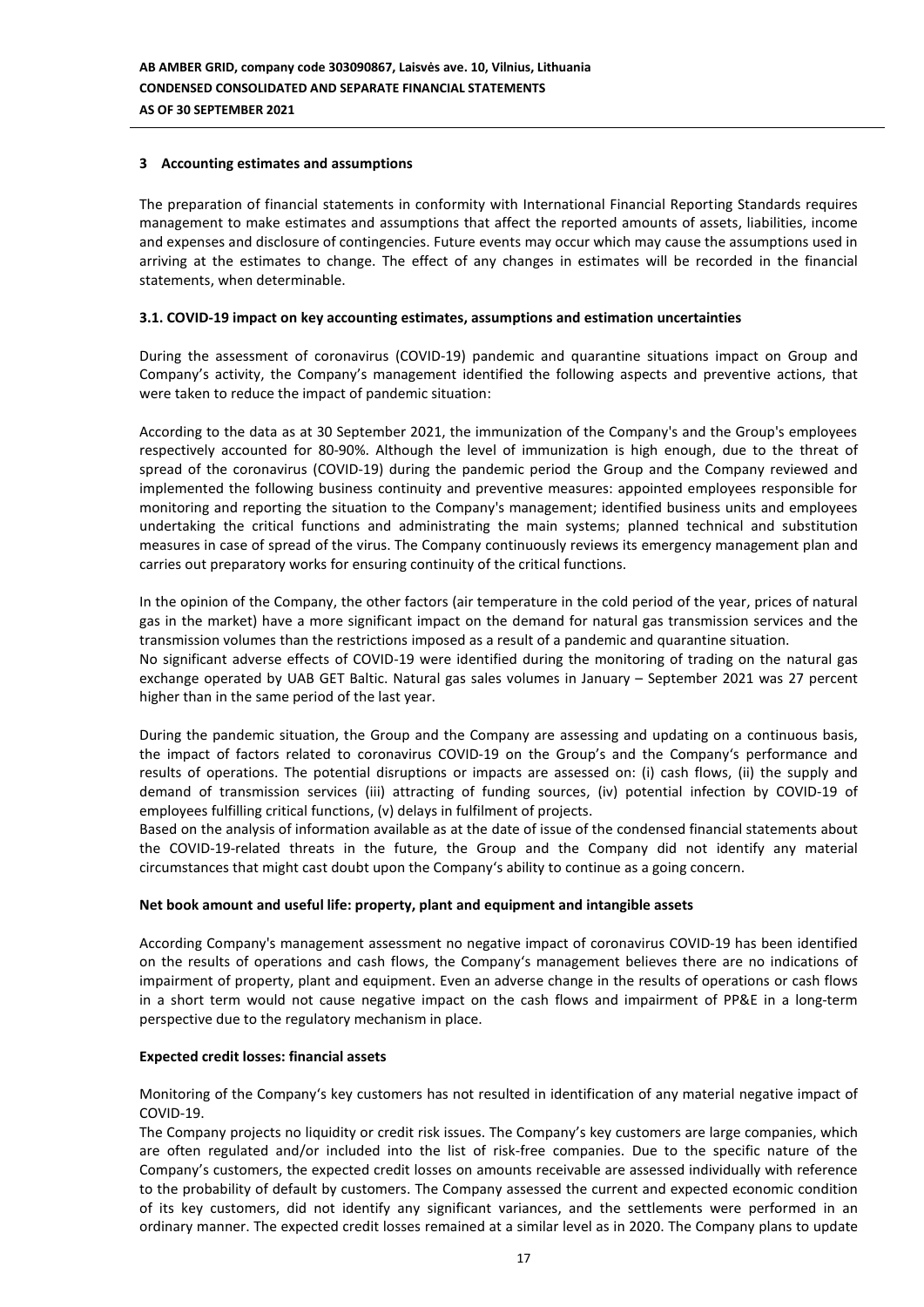its risk assessments regularly, upon changes in an economic environment, and takes measures to strengthen control over payments.

In the opinion of the Company, the outbreak of COVID will have no material impact on the Company's results of operations and cash flows in a short-term perspective. In a long-term perspective, doubtful debt expenses resulting from COVID-19 (if any) will be refunded to the Company (through a regulatory mechanism) and will be compensated during the later regulatory periods for determining the prices of regulated services.

### **3.2. Provisions for easement and special land use conditions (protected areas)**

In the financial statements for the period ended 31 December 2020, a provision was established for non-current liabilities in relation to the commitment to register the special land use conditions (protected areas). When assessing the amount of the commitment, the expected term of its fulfilment is taken into account. The provision for the commitment to register the protected areas was recognised at a present value of the expected costs of registration of the special land use conditions (the protected areas), discounted over the term of fulfilment of the commitment.

### **3.3. Recognition of new consumers connection revenue**

Preparing the financial statements for the period ended 31 December 2020, the accounting policy to recognition of revenue from connection of new customers has been changed. Connection fees on connection of new consumers are recognised as revenue over such period that reflects the best estimate of customer relationship, as opposed to the previously applied revenue recognition approach, when connection fees on connection of new consumers were recognised as revenue immediately. In the opinion of the Company's management, revenue from connection fees is linked directly to rendering of transmission service by the Company in future periods when assets created by the Company will be utilised, because the connection to the grid on its own, without future transmission services, does not provide benefit to a customer.

Preparing the financial statements for the period ended 31 December 2020 for the changes in accounting policy to recognition of revenue from connection fees of new consumers, a retrospective restatement was made for certain line items. As a result of a retrospective restatement, the unamortised part of the connection fee and additional connection fee paid under the contracts that had not been completed as of 1 January 2019 were recognised as a contract liability as at 1 January 2019.

#### **4 Information by segments**

The Group singles out 2 operating segments: 1) natural gas transmission operations and 2) natural gas exchange operator activities.

All non-current assets of the Group are located in Lithuania, where the Company operates.

As of 30 September 2021, the Group generated 74 % (30 September 2020: 73 %) of its total revenue from the transmission services to system users in Lithuania, 23 % (30 September 2020: 24 %) of revenue totaled from transportation of gas to adjacent transmission systems and 3% (30 September 2020: 3%) of revenue originated from the revenue from services provided by the Natural Gas Exchange.

The Group's information on segments for the period ended on 30 September 2021 is disclosed below:

|                                                       | Transmission<br>activity | Activities of the<br>gas exchange | Total   |
|-------------------------------------------------------|--------------------------|-----------------------------------|---------|
| Revenues                                              | 43,316                   | 1,201                             | 44,517  |
| Income having eliminated the income of Group entities | 43,316                   | 1,174                             | 44,490  |
| Profit / loss from operating activities               | 13,019                   | 594                               | 13,613  |
| Net financing income (costs)                          | (245)                    | (25)                              | (270)   |
| Profit / loss before tax                              | 12,774                   | 569                               | 13,343  |
| Income tax                                            | 1,693                    | (86)                              | 1,607   |
| Net earnings (loss)                                   | 14,467                   | 483                               | 14,950  |
| Depreciation / amortisation costs                     | (8,820)                  | (132)                             | (8,952) |
| Write-offs of non-current tangible assets             | (26)                     |                                   | (26)    |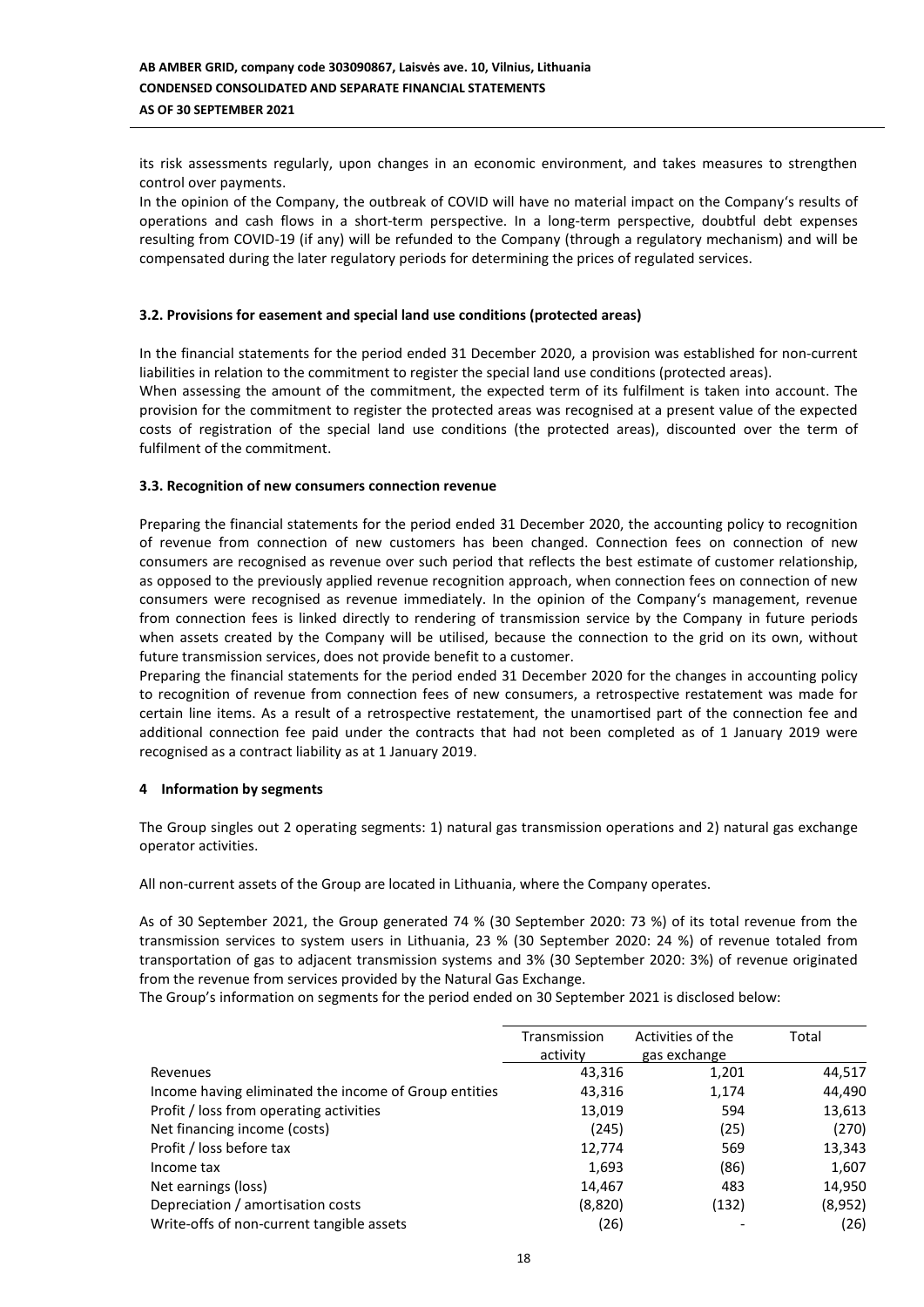The Group's information on segments for the period ended on 30 September 2020 is disclosed below:

|                                                       | Transfer activity | Activities of the | Total    |
|-------------------------------------------------------|-------------------|-------------------|----------|
|                                                       |                   | gas exchange      |          |
| Revenues                                              | 37,226            | 1,003             | 38,229   |
| Income having eliminated the income of Group entities | 37,226            | 966               | 38,192   |
| Profit / loss from operating activities               | 10,694            | 489               | 11,183   |
| Net financing income (costs)                          | (306)             | (3)               | (309)    |
| Profit / loss before tax                              | 10,388            | 486               | 10,874   |
| Income tax                                            | 2,629             | (22)              | 2,607    |
| Net earnings (loss)                                   | 13,017            | 464               | 13,481   |
| Depreciation / amortisation costs                     | (8, 171)          | (143)             | (8, 314) |
| Write-offs of non-current tangible assets             |                   |                   |          |

### **5 Non-current tangible and intangible assets**

| Non-current intangible assets                 | Group | Company |  |
|-----------------------------------------------|-------|---------|--|
| <b>Residual value as of 31 December 2019</b>  | 2,910 | 2,262   |  |
| Additions                                     | 401   | 327     |  |
| Amortisation                                  | (716) | (593)   |  |
| Netting of grants with the non-current assets | (112) | (112)   |  |
| <b>Residual value as of 30 September 2020</b> | 2,483 | 1,884   |  |
|                                               |       |         |  |
| <b>Residual value as of 31 December 2020</b>  | 4,833 | 4,189   |  |
| Additions                                     | 221   | 193     |  |
| Amortisation                                  | (758) | (649)   |  |
| Netting of grants with the non-current assets | (62)  | (62)    |  |
| <b>Residual value as of 30 September 2021</b> | 4,234 | 3,671   |  |

As at 31 December 2020, the Company recognised a provision of EUR 2,179 thousand and the related intangible assets for the establishment of the special land use conditions (protected areas). The provision was established under the amendments to the Regulations of the Real Property Cadastre, which were necessary for the establishment of a commitment to form a register of protected areas, as set out in the Lithuanian Law on Special Land Use Conditions, by the year 2023, and based on the *Description of the procedure for preparation and approval of the protected areas*, approved under the Lithuanian Energy Minister's Order No. 1-339 of 13 October 2020. Discounting of the provision was based on a discount rate of 0.62 percent.

| Non-current tangible assets                   | Group    | Company  |  |
|-----------------------------------------------|----------|----------|--|
|                                               |          |          |  |
| <b>Residual value as of 31 December 2019</b>  | 201,362  | 201,359  |  |
| Additions                                     | 69,880   | 69,876   |  |
| Depreciation                                  | (7, 274) | (7, 271) |  |
| Write-offs                                    | (51)     | (51)     |  |
| Netting of grants with the non-current assets | (30,708) | (30,708) |  |
| <b>Residual value as of 30 September 2020</b> | 233,209  | 233,205  |  |
|                                               |          |          |  |
| <b>Residual value as of 31 December 2020</b>  | 241,624  | 241,620  |  |
| Additions                                     | 37,127   | 37,123   |  |
| Depreciation                                  | (7, 855) | (7, 852) |  |
| Write-offs                                    | (72)     | (72)     |  |
| Netting of grants with the non-current assets | (16,086) | (16,086) |  |
| <b>Residual value as of 30 September 2021</b> | 254,738  | 254,733  |  |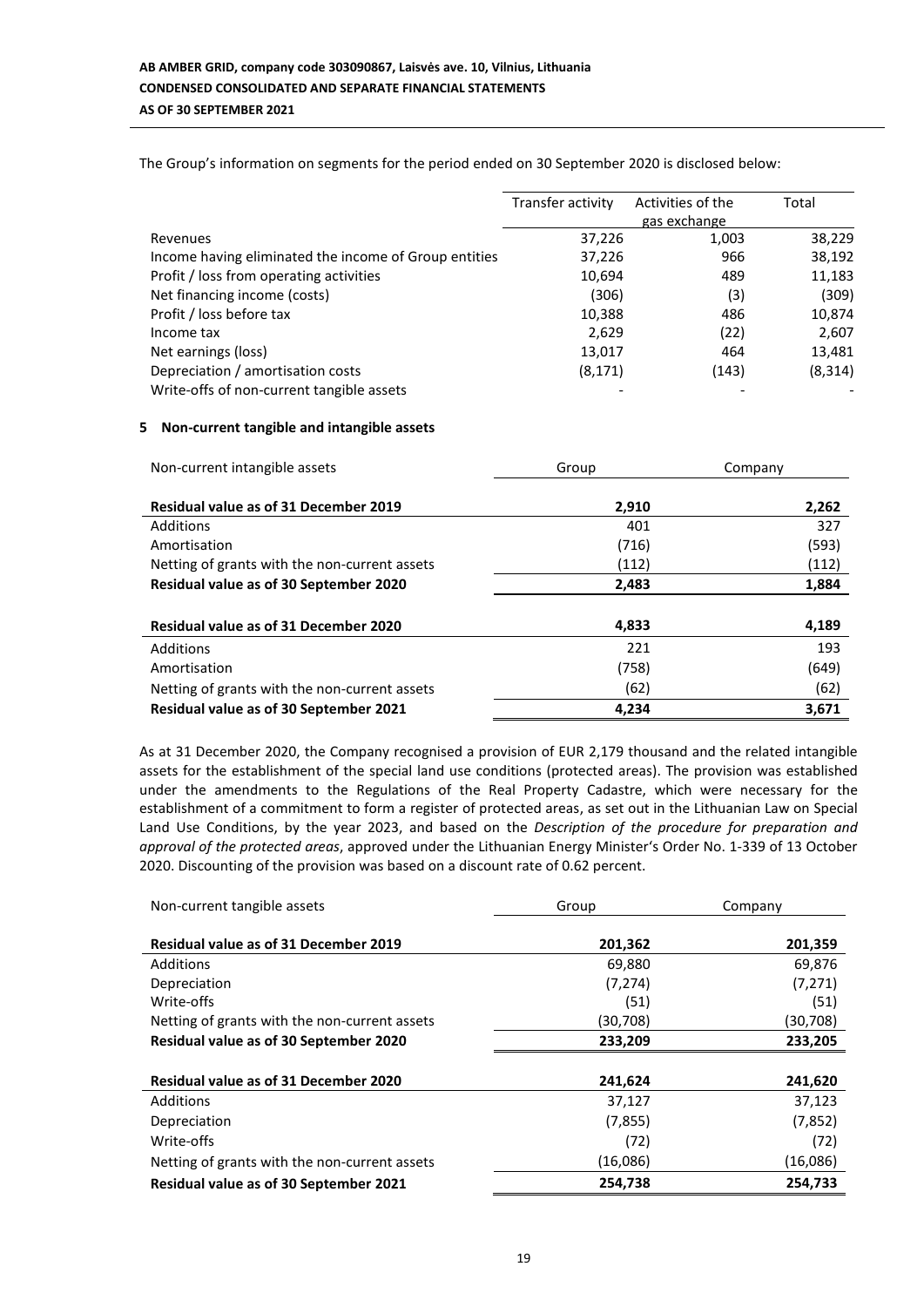In the Group and the Company, non-current assets are accounted at revalued amount of assets, reducing the grants received for that asset.

In 2020, the construction works of the gas interconnection between Poland and Lithuania were started. The value of the construction works, construction materials and other services acquired during the nine months of 2021 for the implementation of the project amounted to EUR 28,447 thousand, and the amount of recognised grants receivable was EUR 12,695 thousand (the investments during the 2020 year amounted to EUR 76,977 thousand, the amount of recognised grants receivable was EUR 34,437 thousand). The project was reported within the category of construction work in progress. The project is expected to be completed by the end of 2021 year. The amount of the depreciation of the grants in the income statement is reflected by deducting the depreciation costs of the related assets with the grant income, as of 30 September 2021, it stood at EUR 2,422 thousand (as of 30 September 2020 - EUR 1,983 thousand).

### **6 Construction in progress**

The largest objects of construction in progress of the Group and Company as of 30 September 2021 and 31 December 2020 were as follows:

| <b>Items</b>                                                      | At 30 September<br>2021 | At 31 December<br>2020 |
|-------------------------------------------------------------------|-------------------------|------------------------|
| Implementation of gas interconnection Poland-Lithuania project in |                         |                        |
| the territory of Lithuania                                        | 41,637                  | 83,799                 |
| Installation of pig launchers/receivers                           | 7.204                   | 4,446                  |
| Implementation of operative technological control of gas          |                         |                        |
| transmission system                                               | 4,522                   | 2,776                  |
| Construction of the main gas pipeline Vilnius-Kaunas and          |                         |                        |
| interconnection Kaunas-Šakiai                                     | 551                     | 551                    |
| Other                                                             | 4,199                   | 1,691                  |
| Grants recognised (offsetting against non-current assets)         | (25, 416)               | (40, 910)              |
| Less: impairment of construction work in progress <sup>1)</sup>   | (597)                   | (580)                  |
|                                                                   | 32,100                  | 51,773                 |

 $1)$  Impairment for the Project "Construction of interconnection between the gas transmission pipelines Vilnius-Kaunas and Kaunas-Šakiai (spatial planning and design services)" was made for the amount of EUR 551 thousand because the construction of the pipeline was postponed for later periods and there arose certain uncertainties regarding of its funding issues and its further development.

### **7 The right-of-use assets and lease liabilities**

As described below, the Group and the Company have taken on lease office premises, motor vehicles, and land. Lease periods for premises, motor vehicles and land are 8-10 years, 4 years, and 99 years, respectively. The Group and the Company assessed the probability of exercising the lease extension option when recognising right-of-use assets and lease liabilities, and when determining the lease periods. In November 2020, the Company completed the tendering procedures for procurement of lease of new office premises and announced the tenderer who was awarded the contract. Based on the supported assumptions that the lease extension option will not be exercised, the Company revised the lease period of premises and re-measured the lease liabilities. The lease of new office premises, located in Laisvės av. 10, Vilnius, is started from the 1 October 2021.

|                                                           | Group                    |                              |                   |              |  |
|-----------------------------------------------------------|--------------------------|------------------------------|-------------------|--------------|--|
|                                                           | <b>Buildings</b>         | Land                         | Motor<br>vehicles | <b>Total</b> |  |
| Initial value of recognized assets at 31 December<br>2019 | 723                      | 1,265                        | 13                | 2,001        |  |
| Acquisitions                                              | 4                        | $\qquad \qquad \blacksquare$ | 1,108             | 1,112        |  |
| Write-offs                                                | $\overline{\phantom{a}}$ | -                            |                   |              |  |
| Amortization                                              | (114)                    | (10)                         | (200)             | (324)        |  |
| <b>Residual value at 30 September 2020</b>                | 613                      | 1,255                        | 921               | 2,789        |  |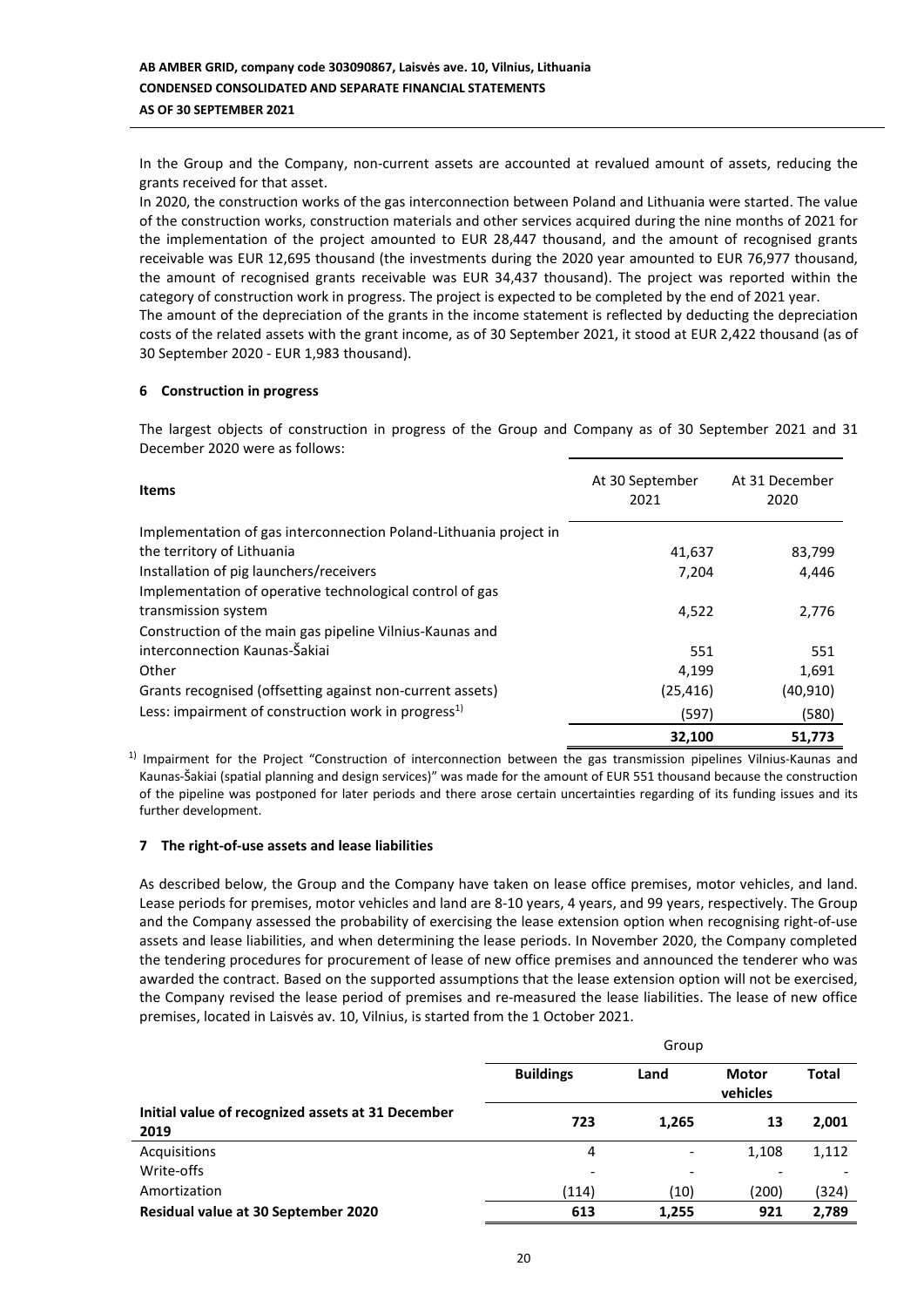# **AB AMBER GRID, company code 303090867, Laisvės ave. 10, Vilnius, Lithuania CONDENSED CONSOLIDATED AND SEPARATE FINANCIAL STATEMENTS AS OF 30 SEPTEMBER 2021**

| Residual value of recognized assets at 31 December<br>2020 | 221   | 1,252 | 862   | 2,335 |
|------------------------------------------------------------|-------|-------|-------|-------|
| Acquisitions                                               | -     |       | 8     | 8     |
| Write-offs                                                 | ٠     |       |       |       |
| Amortization                                               | (114) | (9)   | (216) | (339) |
| Residual value at 30 September 2021                        | 107   | 1.243 | 654   | 2,004 |
| Initial value                                              | 164   | 1,278 | 1,150 | 2,592 |
| Accumulated depreciation                                   | (57)  | (35)  | (496) | (588) |
| <b>Residual value at 30 September 2021</b>                 | 107   | 1,243 | 654   | 2,004 |

|                                                            | Company          |       |                          |              |
|------------------------------------------------------------|------------------|-------|--------------------------|--------------|
|                                                            | <b>Buildings</b> | Land  | <b>Motor</b><br>vehicles | <b>Total</b> |
| Initial value of recognized assets at 31 December 2019     | 585              | 1,265 |                          | 1,850        |
| Acquisitions                                               |                  |       | 1,108                    | 1,108        |
| Write-offs                                                 |                  |       |                          |              |
| Amortization                                               | (99)             | (10)  | (197)                    | (306)        |
| <b>Residual value at 30 September 2020</b>                 | 486              | 1,255 | 911                      | 2,652        |
| Residual value of recognized assets at 31 December<br>2020 | 99               | 1,252 | 853                      | 2,204        |
| Acquisitions                                               |                  |       |                          |              |
| Write-offs                                                 |                  |       |                          |              |
| Amortization                                               | (99)             | (9)   | (211)                    | (319)        |
| <b>Residual value at 30 September 2021</b>                 |                  | 1,243 | 642                      | 1,885        |
| Initial value                                              |                  | 1,278 | 1,119                    | 2,397        |
| Accumulated depreciation                                   |                  | (35)  | (477)                    | (512)        |
| Residual value at 30 September 2021                        |                  | 1,243 | 642                      | 1,885        |

As the useful life of the right-of-use assets is longer than the lease term, depreciation is calculated from the commencement date of the lease to the end of the lease term.

|                                                          | Group           |                |  |
|----------------------------------------------------------|-----------------|----------------|--|
|                                                          | At 30 September | At 31 December |  |
|                                                          | 2021            | 2020           |  |
| Carrying amount of lease liabilities at the beginning of |                 |                |  |
| the period                                               | 2,363           | 2,009          |  |
| Recognition of lease liabilities under IFRS 16           |                 | 4              |  |
| Concluded lease contracts                                | 8               | 1,119          |  |
| Termination of leases (write-offs of debts and accrued   |                 |                |  |
| interest)                                                |                 | (354)          |  |
| Interest expenses                                        | 18              | 26             |  |
| Lease payments (Principal and Interest)                  | (352)           | (441)          |  |
| Carrying amount at 30 September                          | 2,037           | 2,363          |  |
|                                                          |                 |                |  |
| Non-current lease liabilities                            | 1,720           | 1,953          |  |
| Current lease liabilities                                | 317             | 410            |  |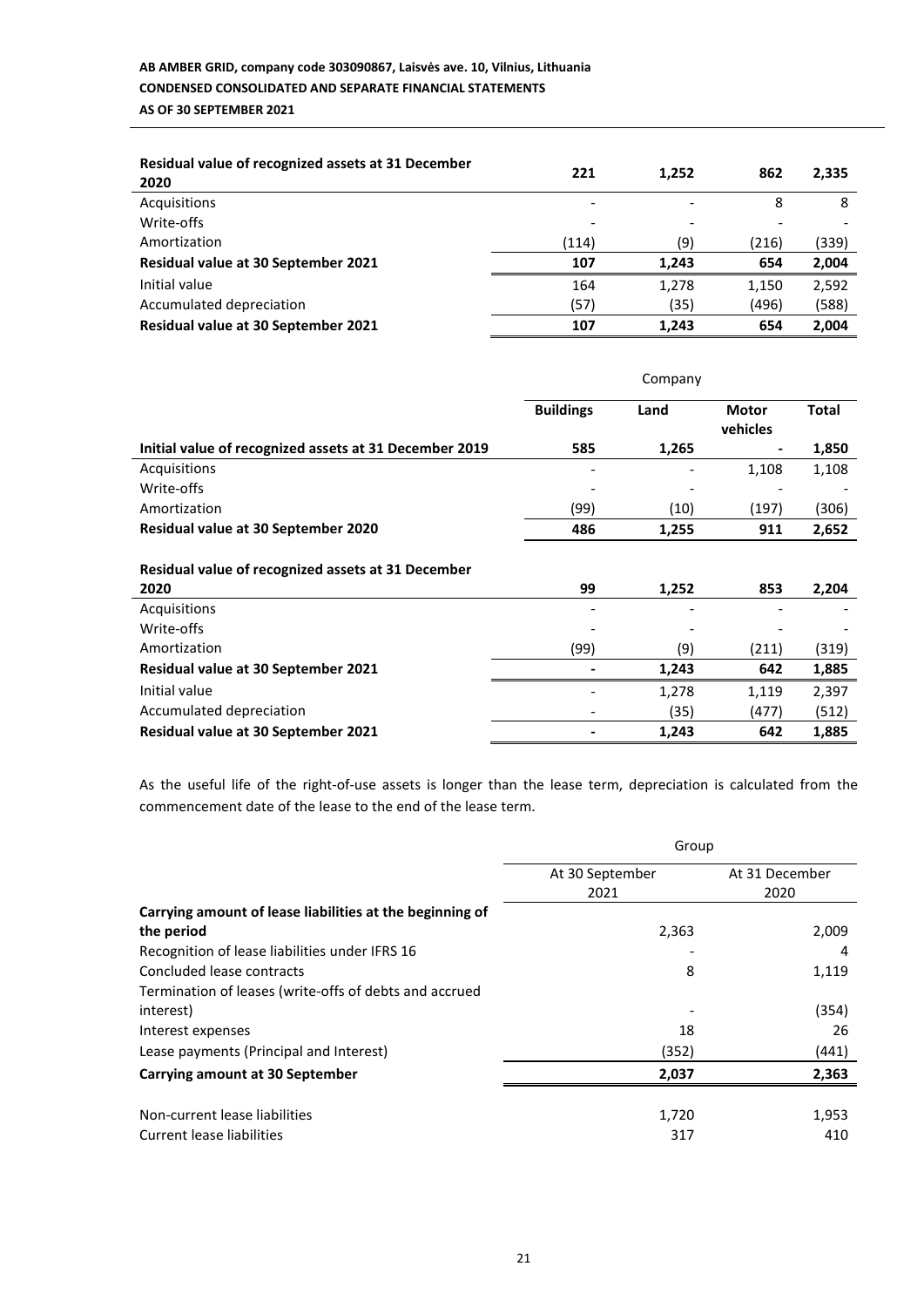# **AB AMBER GRID, company code 303090867, Laisvės ave. 10, Vilnius, Lithuania CONDENSED CONSOLIDATED AND SEPARATE FINANCIAL STATEMENTS AS OF 30 SEPTEMBER 2021**

|                                                                                                                 | Company                 |                        |  |  |
|-----------------------------------------------------------------------------------------------------------------|-------------------------|------------------------|--|--|
|                                                                                                                 | At 30 September<br>2021 | At 31 December<br>2020 |  |  |
| Carrying amount of lease liabilities at the beginning of<br>the period                                          | 2,230                   | 1,857                  |  |  |
| Recognition of lease liabilities under IFRS 16                                                                  |                         |                        |  |  |
| Concluded lease contracts                                                                                       |                         | 1,119                  |  |  |
| Termination of leases (write-offs of debts and accrued<br>interest)                                             |                         | (354)                  |  |  |
| Interest expenses                                                                                               | 16                      | 24                     |  |  |
| Lease payments (Principal and Interest)                                                                         | (331)                   | (416)                  |  |  |
| <b>Carrying amount at 30 September</b>                                                                          | 1,915                   | 2,230                  |  |  |
| Non-current lease liabilities                                                                                   | 1,628                   | 1,843                  |  |  |
| <b>Current lease liabilities</b>                                                                                | 287                     | 387                    |  |  |
|                                                                                                                 | Group                   |                        |  |  |
|                                                                                                                 | At 30 September         | At 31 December         |  |  |
| Lease liabilities                                                                                               | 2021<br>2020            |                        |  |  |
| Current year                                                                                                    | 317                     | 410                    |  |  |
| Repayment terms of non-current liabilities:                                                                     | 1,720                   | 1,953                  |  |  |
| Between 1 and 2 years                                                                                           | 313                     | 310                    |  |  |
| From 2 to 3 years                                                                                               | 124                     | 312                    |  |  |
| From 3 to 5 years                                                                                               | 61                      | 84                     |  |  |
| After 5 years                                                                                                   | 1,222                   | 1,247<br>Company       |  |  |
| Lease liabilities                                                                                               | At 30 September         | At 31 December         |  |  |
|                                                                                                                 | 2021                    | 2020                   |  |  |
| Current year                                                                                                    |                         | 287<br>387             |  |  |
| Repayment terms of non-current liabilities:                                                                     | 1,628                   | 1,843                  |  |  |
| Between 1 and 2 years                                                                                           |                         | 288<br>287             |  |  |
| From 2 to 3 years                                                                                               |                         | 103<br>289             |  |  |
| From 3 to 5 years                                                                                               |                         | 20<br>46               |  |  |
| After 5 years                                                                                                   | 1,217<br>1,221          |                        |  |  |
| the contract of the contract of the contract of the contract of the contract of the contract of the contract of | F115                    | $\sim$                 |  |  |

Interest on lease liabilities reflected in the Group's finance costs amounted to EUR 18 thousand as at 30 September 2021 (30 September 2020: EUR 20 thousand).

The Group and the Company had no leases with variable payments not included in the value of lease liabilities. As at 30 September 2021, the Group's lease payments amounted to EUR 334 thousand (as at 30 September 2020: EUR 300 thousand).

## **8 Trade receivables**

|                                                                   | Group           |                | Company         |                |
|-------------------------------------------------------------------|-----------------|----------------|-----------------|----------------|
|                                                                   | At 30 September | At 31 December | At 30 September | At 31 December |
|                                                                   | 2021            | 2020           | 2021            | 2020           |
| Non-current trade receivables                                     |                 |                |                 |                |
| Other trade receivables                                           |                 |                |                 |                |
| <b>Current trade receivables</b>                                  |                 |                |                 |                |
| Gas transmission services receivables                             | 5,154           | 5,745          | 5,202           | 5,799          |
| Other trade receivables                                           | 8,495           | 2,195          | 828             | 122            |
| Less: allowance for the decrease in value<br>of trade receivables | (41)            | (70)           | (41)            | (70)           |
|                                                                   | 13,608          | 7.870          | 5,989           | 5,851          |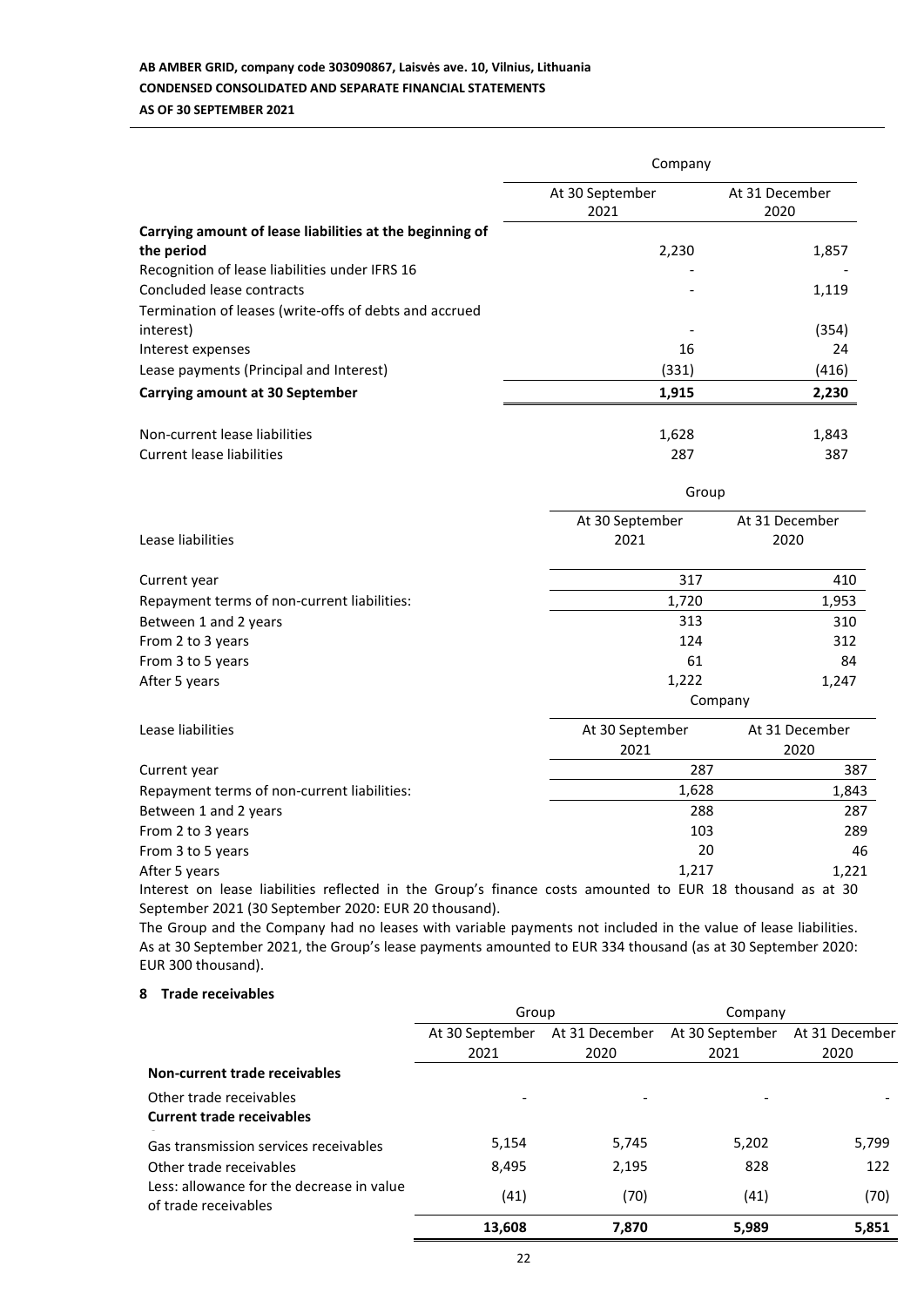Short-term trade receivables were interest-free; their payment period ranged from 9 to 30 calendar days. In Impairment of trade receivables in amount of EUR 41 thousand was formed as at 30 September 2021.

### **9 Other receivables**

|                                                                | Group     |          | Company   |          |
|----------------------------------------------------------------|-----------|----------|-----------|----------|
|                                                                | At 30     | At 31    | At 30     | At 31    |
|                                                                | September | December | September | December |
|                                                                | 2021      | 2020     | 2021      | 2020     |
| LNG terminal funds receivable (administered by<br>the Company) | 11,897    | 12.834   | 11,897    | 12,834   |
| Grants receivable                                              | 32,401    | 25,628   | 32,401    | 25,628   |
| Receivables accrued for natural gas transportation             |           | 965      |           | 965      |
| Other receivables                                              | 5,290     | 80       | 72        | 78       |
|                                                                | 49.588    | 39.507   | 44.370    | 39,505   |

The LNG terminal funds receivable as at 30 September 2021 include the overdue amount of EUR 5,698 thousand (as at 31 December 2020 - EUR 5,253 thousand) of which total the overdue amount of AB "Achema's" was EUR 5,633 thousand, the overdue amount of UAB "Geoterma" was EUR 65 thousand. For more information about AB "Achema" see note 18 Commitments and Contingencies.

For the Company's Other Receivables, no impairment loss was formed.

Contract assets include as follows:

|                                                              | Group           |                |  |
|--------------------------------------------------------------|-----------------|----------------|--|
|                                                              | At 30 September | At 31 December |  |
|                                                              | 2021            | 2020           |  |
| Current contract assets related to transportation of natural |                 |                |  |
| gas                                                          |                 | 965            |  |
| <b>Total contract assets</b>                                 |                 | 965<br>$\,$    |  |
|                                                              |                 |                |  |

### **10 Other financial assets**

The Group's other financial assets as at 30 September 2021 consisted of monetary funds collected from extra charge on natural gas transmission price related to natural gas supply security, referred to as the LNG terminal funds, and the funds transferred by the exchange participants. Those funds are collected from the system users, kept on separate bank accounts for LNG terminal funds in compliance with the legal requirements, and are intended for payment to the recipients of the LNG terminal funds: the LNG terminal operator (Klaipėdos Nafta AB), the designated supplier (Ignitis UAB), and the Company to cover the administration costs of the LNG terminal funds. Based on Resolution No. O3E-1235 of 30 November 2020, an extra charge related to natural gas supply security was set to be effective during the period from 1 January 2021.

The advance payment funds received by gas exchange members as at 30 September 2021 are accounted for EUR 25,002 thousand (as at 31 December 2020 – EUR 8,670 thousand).

|                                                  | Group                                                                 |       | Company |      |
|--------------------------------------------------|-----------------------------------------------------------------------|-------|---------|------|
|                                                  | At 30 September At 31 December At 30 September At 31 December<br>2021 | 2020  | 2021    | 2020 |
| Funds of the LNG terminal                        |                                                                       |       |         |      |
| Funds transferred by the gas<br>exchange members | 25,002                                                                | 8,670 |         |      |
|                                                  | 25,003                                                                | 8,673 |         |      |

The Group and the Company keeps its cash in the accounts of those banks, which meet reliability requirements.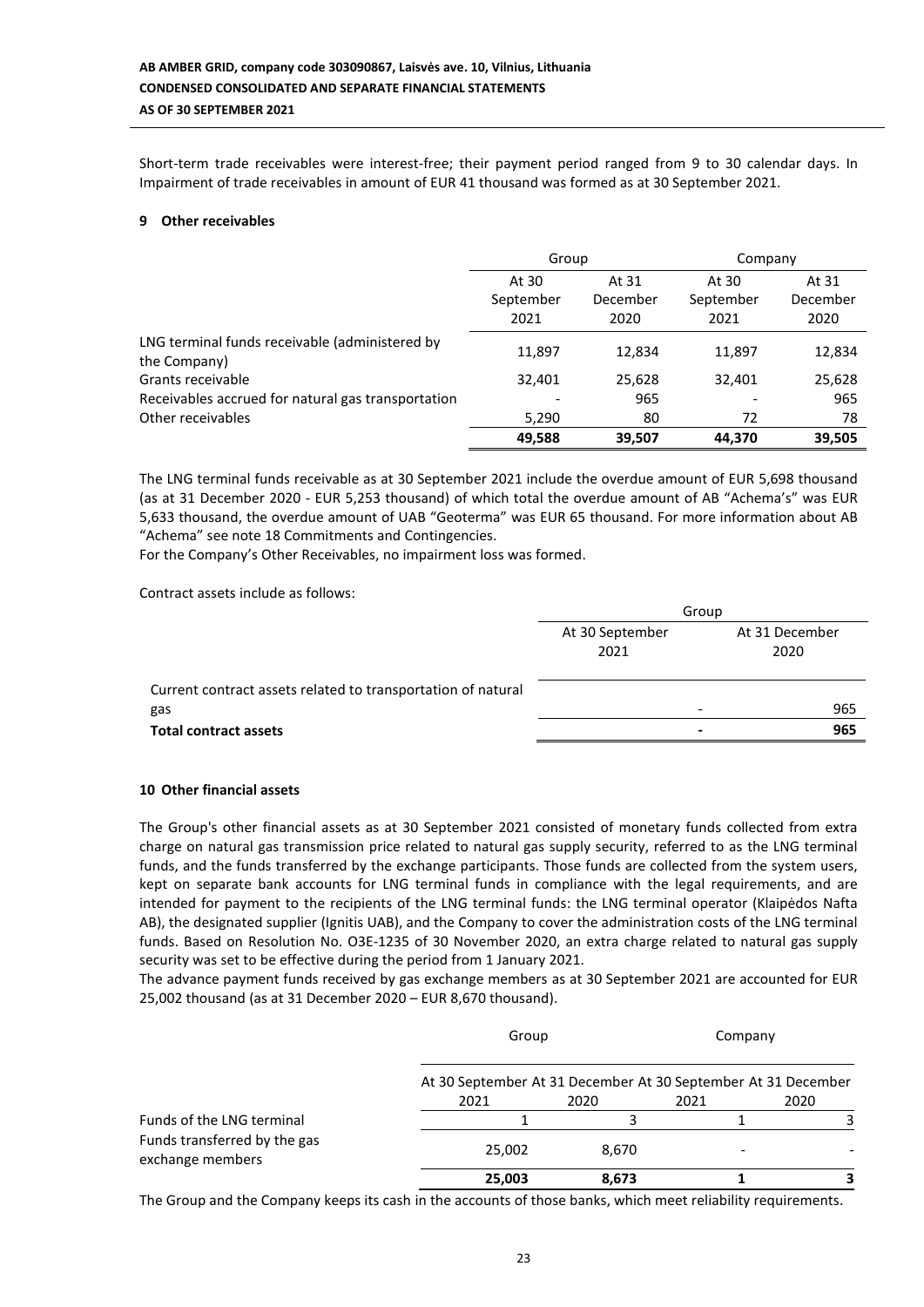#### **11 Loans**

|                                                    | Group     |          | Company   |          |
|----------------------------------------------------|-----------|----------|-----------|----------|
|                                                    | At 30     | At 31    | At 30     | At 31    |
|                                                    | September | December | September | December |
|                                                    | 2021      | 2020     | 2021      | 2020     |
| Long-term loans                                    |           |          |           |          |
| Loans from credit institutions of Lithuania        | 18,000    | 22,000   | 18,000    | 22,000   |
| Loans from international financial<br>institutions | 77,391    | 79,565   | 77,391    | 79,565   |
| <b>Short-term loans</b>                            |           |          |           |          |
| Loans from credit institutions of Lithuania        |           |          |           |          |
| Short-term loan (EPSO-G UAB)                       | 21,248    | 7,852    | 21,248    | 7,852    |
| Current portion of long-term loans                 | 10,174    | 10,174   | 10,174    | 10,174   |
|                                                    | 126,813   | 119,591  | 126,813   | 119,591  |

For the balancing of working capital on 27 February 2019 the Company and EPSO-G UAB entered into lending and borrowing via cash pool agreement, in which a maximum borrowing limit of EUR 15,000 thousand from EPSO-G UAB has been set. On 31 March 2020 an additional agreement was signed, which increased the maximum borrowing limit to 35,000 thousand euros and on 29 June 2020 according another supplementary agreement - to 40,000 thousand euros. As at 30 September 2021 according this agreement the Company's borrowings amounted to EUR 21,248 thousand (as at 31 December 2020 – EUR 7,852 thousand).

As at 30 September 2021, the weighted average annual interest rate on borrowings of the Company and the Group was 0.39 percent (31 December 2020: 0.39 percent).

### **12 Contract liabilities**

The funds from connection of new system users to the gas transmission system and advance amounts received from system users on transmission services are recognised as contract liabilities.

Contract liabilities:

|                                                                                                 | Group                |                     |  |
|-------------------------------------------------------------------------------------------------|----------------------|---------------------|--|
|                                                                                                 | At 30 September 2021 | At 31 December 2020 |  |
| Non-current portion of contract liabilities                                                     | 1,313                | 1,337               |  |
| <b>Total non-current contract liabilities</b>                                                   | 1,313                | 1,337               |  |
| Current portion of contract liabilities<br>Advance amounts received on transmission<br>services | 34<br>23             | 34<br>34            |  |
| <b>Total current contract liabilities</b>                                                       | 57                   | 68                  |  |
| <b>Total contract liabilities</b>                                                               | 1,370                | 1.405               |  |

#### *Contract liabilities under the new system users connection contracts*

The funds from connection of new system users to the gas transmission system were in amount of EUR 1,347 thousand as at 30 September 2021 (31 December 2020: EUR 1,371 thousand), of which non – current contract liabilities under the connection contracts were in amount of EUR 1,313 thousand as at 30 September 2021 (31 December 2020: EUR 1,337 thousand). The contract liabilities to be recognised as revenue within one year are reported as current contract liabilities.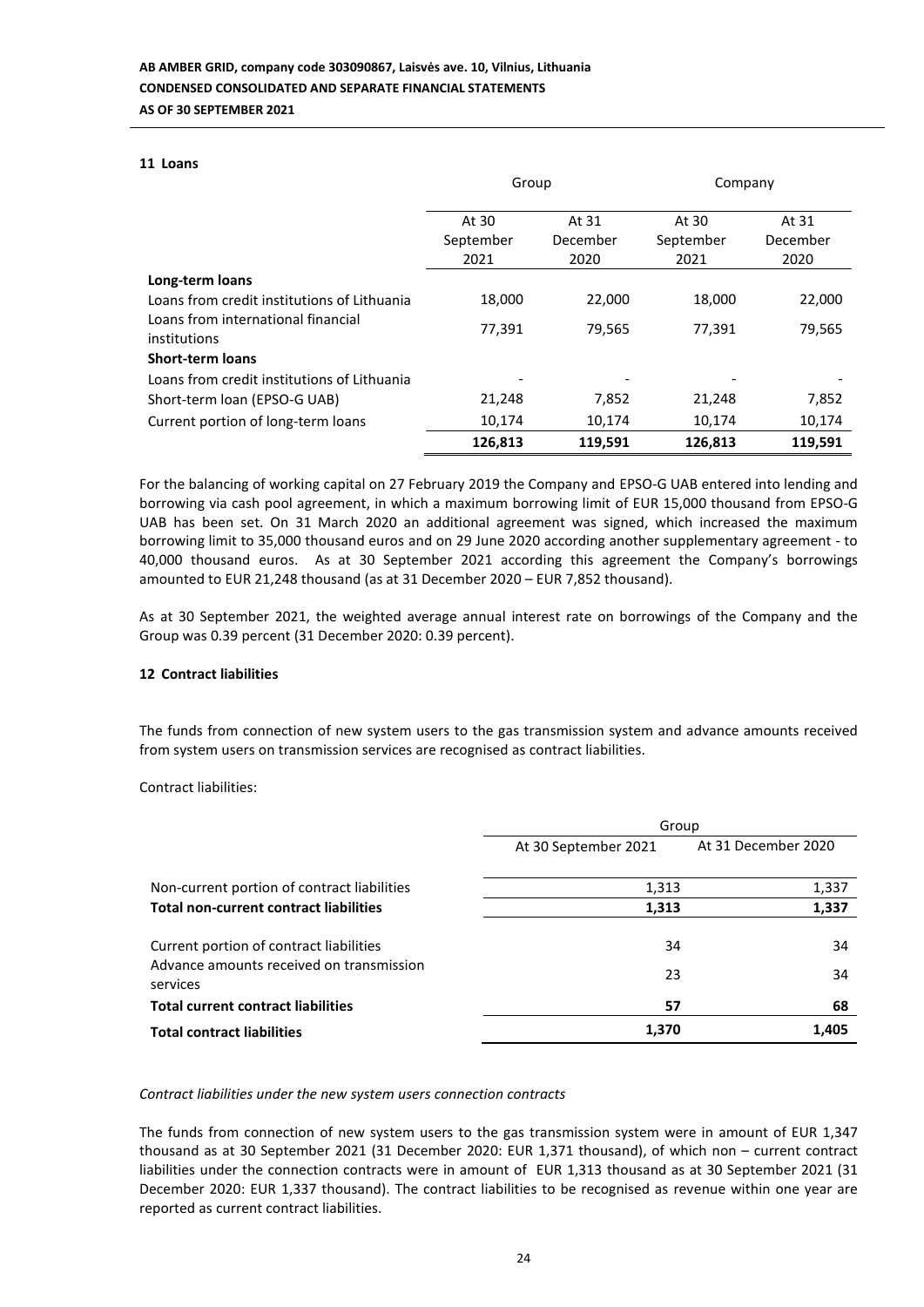# **AB AMBER GRID, company code 303090867, Laisvės ave. 10, Vilnius, Lithuania CONDENSED CONSOLIDATED AND SEPARATE FINANCIAL STATEMENTS AS OF 30 SEPTEMBER 2021**

|                                           |                                               | Group                              |       |
|-------------------------------------------|-----------------------------------------------|------------------------------------|-------|
|                                           | Non-current<br>contract<br><b>liabilities</b> | Current<br>contract<br>liabilities | Total |
| Opening balance at 31 December 2019       | 1,371                                         | 34                                 | 1,405 |
| Received/receivable                       |                                               |                                    |       |
| Recognised as revenue                     |                                               | (34)                               | (34)  |
| Reclassification                          | (34)                                          | 34                                 |       |
| Closing balance as at 31 December 2020    | 1,337                                         | 34                                 | 1,371 |
| Received/receivable                       |                                               |                                    |       |
| Recognised as revenue                     |                                               | (24)                               | (24)  |
| Reclassification                          | (24)                                          | 24                                 |       |
| Closing balance as at 30 September 2021   | 1,313                                         | 34                                 | 1,347 |
| Contract liabilities included as follows: |                                               |                                    |       |

### **13 Income tax**

In 2021, the standard corporate income tax rate applicable to the companies of the Republic of Lithuania was 15 per cent (in 2020: 15 per cent). The income tax expenses for the period comprise the current income tax and the deferred income tax.

On investments in new technologies, as at 30 September 2021, the Company had calculated a corporate income tax relief amounting to EUR 3,620 thousand (as at 30 September 2020: EUR 4,253 thousand).

### **14 Trade payables**

|                                                 | Group     |          | Company   |          |  |
|-------------------------------------------------|-----------|----------|-----------|----------|--|
|                                                 | At 30     | At 31    | At 30     | At 31    |  |
|                                                 | September | December | September | December |  |
|                                                 | 2021      | 2020     | 2021      | 2020     |  |
| Payables to suppliers under investment          |           |          |           |          |  |
| programme (reconstruction and modernisation)    | 3.900     | 4,810    | 3,900     | 4,810    |  |
| Payables to suppliers of goods and providers of |           |          |           |          |  |
| services                                        | 951       | 2,106    | 933       | 2,007    |  |
| Payables to providers of repairs services under |           |          |           |          |  |
| non-current assets repairs programme            | 137       | 265      | 137       | 265      |  |
| Payables to suppliers of natural gas            | 25,659    | 3,248    | 666       | 1,069    |  |
|                                                 | 30,647    | 10,429   | 5,636     | 8,151    |  |

As at 30 September 2021, the trade payables were interest-free and the payment terms of the largest share of them ranged from 30 to 60 days.

### **15 Received advanced payments and contract liabilities**

|                                   | Group     |          | Company                      |          |  |
|-----------------------------------|-----------|----------|------------------------------|----------|--|
|                                   | At 30     | At 31    | At 30                        | At 31    |  |
|                                   | September | December | September                    | December |  |
|                                   | 2021      | 2020     | 2021                         | 2020     |  |
| Current contract liabilities      | 57        | 68       | 57                           | 68       |  |
| Grants received in advance        | 312       | 236      | 312                          | 236      |  |
| Advance amounts received from gas |           |          |                              |          |  |
| exchange participants             | 12,858    | 8,246    | $\qquad \qquad \blacksquare$ |          |  |
| Other advance amounts received    | 598       | 8        | 598                          | 8        |  |
| Total advance amounts received    | 13,825    | 8,558    | 967                          | 312      |  |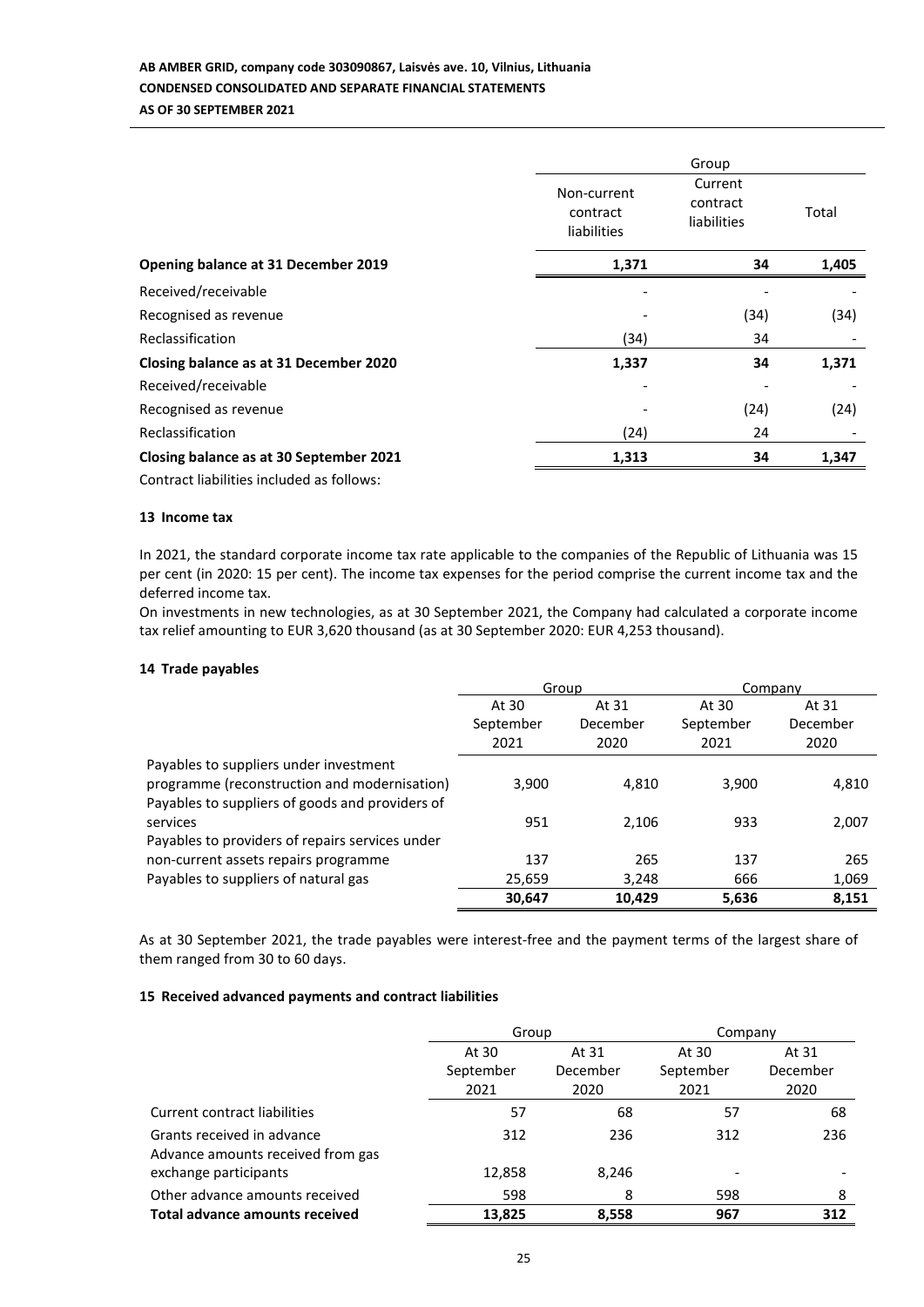Prepayments received by the Group on 30 September 2021 was in amount of EUR 13,825 thousand (as of 31 December 2020 EUR - 8,558 thousand). Advance payments received by the Company are the payments received from the EU for investment projects, contract liabilities and gas exchange members.

GET Baltic advance payments paid by the participants of Exchange are accounted for as prepayments received from the exchange participants and are used on the settlement date, unless a request is made from the participants not to use the advance paid for reduction of the amount due for gas and exchange services. An unused advance or part thereof remains with the other participant's settlements. If the participant does not use the advance for more than 1 year, it is returned back to him.

### **16 Other payables and current liabilities**

|                                                                                      | Group     |          | Company   |          |  |
|--------------------------------------------------------------------------------------|-----------|----------|-----------|----------|--|
|                                                                                      | At 30     | At 31    | At 30     | At 31    |  |
|                                                                                      | September | December | September | December |  |
|                                                                                      | 2021      | 2020     | 2021      | 2020     |  |
| Payable LNG terminal funds administrated by<br>the Company                           | 11,077    | 10,670   | 11,077    | 10,670   |  |
| Accrued LNG terminal funds subject to<br>administration by the Company <sup>1)</sup> | 847       | 2,175    | 847       | 2,175    |  |
| Real Estate Tax payable                                                              | 240       | 453      | 240       | 453      |  |
| Value Added Tax (VAT) payable                                                        | 320       | 582      | 320       | 278      |  |
| Other payables                                                                       | 448       | 465      | 371       | 405      |  |
|                                                                                      | 12,932    | 14,345   | 12,855    | 13,981   |  |

 $1)$ Accrued LNG terminal funds subject to administration by the Company are accounted when natural gas transmission system users are issued VAT invoices, Accrued funds subject to administration by the Company are included into the account of LNG terminal funds payable when AB "Klaipėdos Nafta" and UAB "Ignitis" former UAB "Lietuvos energijos tiekimas" issue a VAT invoice to the Company in respect of the security-of-supply-related extra tariff component added to the regular natural gas tariff.

### **17 Earnings per share**

Basic earnings per share reflect the Group net profit divided by the weighted average number of shares. There are no diluting instruments, therefore basic and diluted earnings per share are equal. Calculations of the basic earnings per share are presented below:

|                                                                   | Group                                                          |                                                                |  |  |
|-------------------------------------------------------------------|----------------------------------------------------------------|----------------------------------------------------------------|--|--|
|                                                                   | For the period of<br>nine months<br>ended 30 September<br>2021 | For the period of<br>nine months<br>ended 30 September<br>2020 |  |  |
| Net profit (loss) attributable to the shareholders (EUR thousand) | 14,950                                                         | 13,481                                                         |  |  |
| Weighted average number of shares (thousand)                      | 178,383                                                        | 178,383                                                        |  |  |
| Basic and diluted earnings (loss) per share (EUR)                 | 0,08                                                           | 0,08                                                           |  |  |

### **18 Dividends**

According to the decision of the Company's ordinary general meeting of the shareholders no dividends were approved to distribute from the distributable profit.

At the general meeting of shareholders in 2020 and 2021 decisions for the profit distribution were adopted in accordance with the provisions of the dividend policy of the EPSO-G UAB group companies. Due to the increase in the need of the funds for investments, the distributable profit was left in the Company, taking into account the fact that the Company is implementing a large-scale strategic gas transmission connection project between Lithuania and Poland GIPL.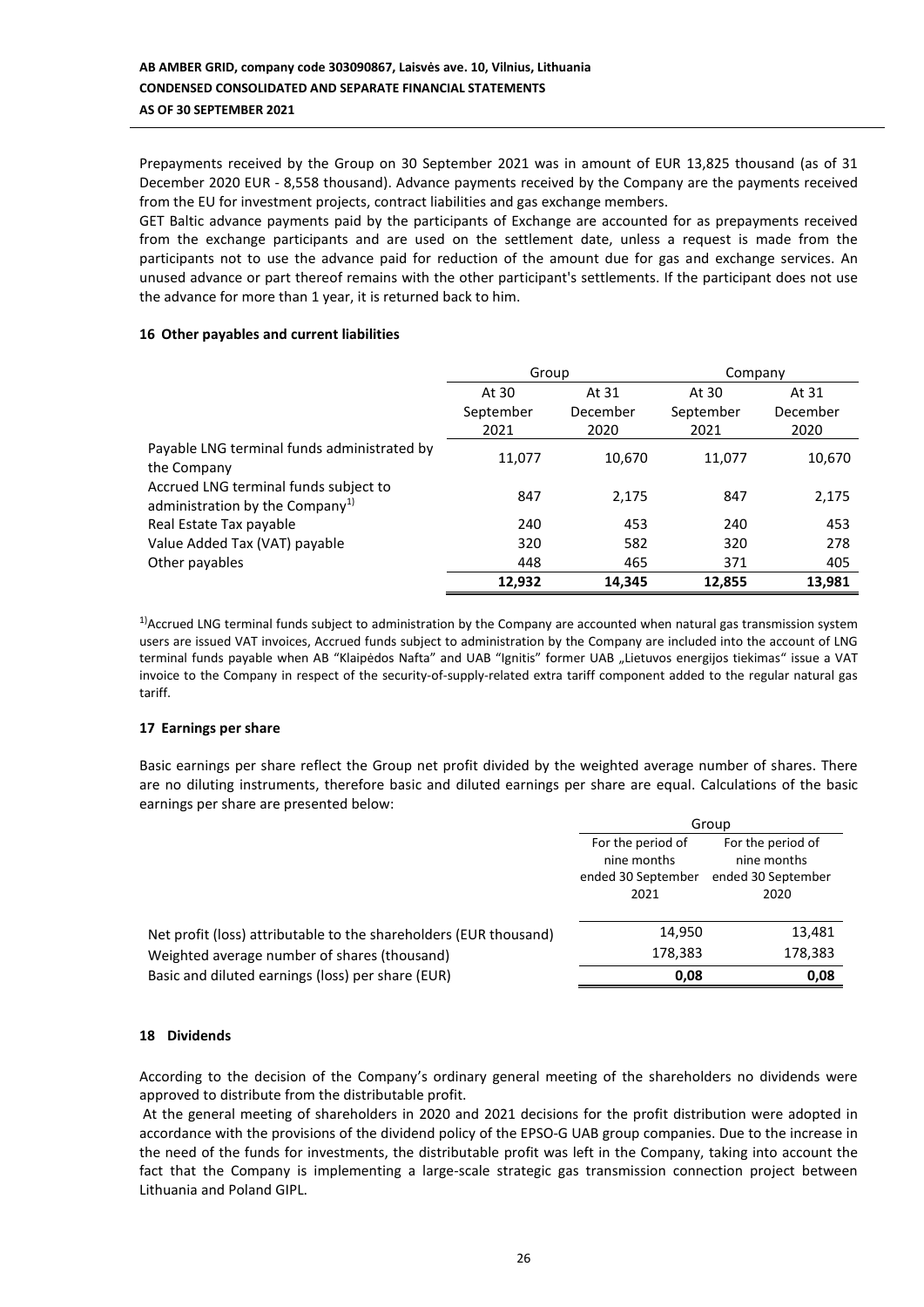### **19 Restatement of comparative figures**

### *Effects of change in accounting policy to recognition of revenue from connection of new consumers*

In view of the change in accounting policy to recognition of revenue from connection of new consumers, which was fulfilled preparing the financial statements for the period ended 31 December 2020, the Group applied this amendment to these interim condensed financial statements for the nine-month period ended 30 September 2021, restating the statement of profit or loss, statement of comprehensive income, statement of changes in equity and cash flow statement for nine-month period ending 30 September 2020, so that comparative information for the nine-month period would be accurate.

Effects of restatement on the Group's financial indicators for the nine months period ended 30 September 2020 is presented in the table below (effects on the Company's comparative figures match the effects on the Group's comparative figures):

|          | <b>CONSOLIDATED STATEMENT OF PROFIT OR LOSS</b> | For the period of |                          | For the period |
|----------|-------------------------------------------------|-------------------|--------------------------|----------------|
| EUR '000 |                                                 | nine months       |                          | of nine months |
|          |                                                 | ended 30          | Restatement              | ended 30       |
|          |                                                 | September         | effects                  | September      |
|          |                                                 | 2020 (before      |                          | 2020 (after    |
|          |                                                 | restatement)      |                          | restatement)   |
| Ι.       | Revenue                                         | 38,167            | 25                       | 38,192         |
| III.     | <b>Operating profit</b>                         | 11,158            | 25                       | 11,183         |
| V.       | <b>Profit before tax</b>                        | 10,849            | 25                       | 10,874         |
| VI.      | Income tax                                      | 2,611             | (4)                      | 2,607          |
| VI.1     | Current year income tax                         | (69)              | $\overline{\phantom{a}}$ | (69)           |
| VI.2.    | Deferred income tax                             | 2,680             | (4)                      | 2,676          |
| VII.     | Net profit (loss)                               | 13,460            | 21                       | 13,481         |

| <b>CONSOLIDATED STATEMENT OF CASH FLOWS</b><br><b>EUR '000</b> |                                               | For the period of<br>nine months<br>ended 30<br>September<br>2020 (before<br>restatement | Restatement<br>effects | For the period<br>of nine months<br>ended 30<br>September<br>2020 (after<br>restatement |
|----------------------------------------------------------------|-----------------------------------------------|------------------------------------------------------------------------------------------|------------------------|-----------------------------------------------------------------------------------------|
| 1.1.                                                           | Net profit (loss)                             | 13,460                                                                                   | 21                     | 13,481                                                                                  |
| 1.5.                                                           | Income tax expenses (benefit)                 | (2,611)                                                                                  | 4                      | (2,607)                                                                                 |
| 1.15.                                                          | Other amounts payable and current liabilities | (19, 173)                                                                                | (25)                   | (19, 198)                                                                               |

#### **20 Commitments and contingencies**

#### Litigations

Currently, the Company has initiated two civil cases regarding the award of extra charge on the natural gas transmission price related to natural gas supply security (the LNG terminal funds) from Achema AB. The Company acts solely as an administrator of the LNG terminal funds and transfers the LNG terminal funds to their recipients only after collecting them from the buyers, and accordingly, the Company does not incur credit risk arising from the disputed amounts. One of the civil cases is still pending, the other was completed on 29 September 2021. The Supreme Court of Lithuania (SCL) by a final and unappealable ruling held that the courts had properly examined the case and reasonably satisfied the claim. The SCL was left unchanged the ruling of the Lithuanian Court of Appeal.

In addition, litigation procedure was completed regarding the legitimacy of the decisions of the Company's Procurement Commission passed at the time of procurement of contract works for the gas interconnection between Poland and Lithuania (GIPL) project (procurement No, 381642). The Supreme Court of Lithuania in a final and unappealable order ruled that the lower courts had properly assessed the Company's arguments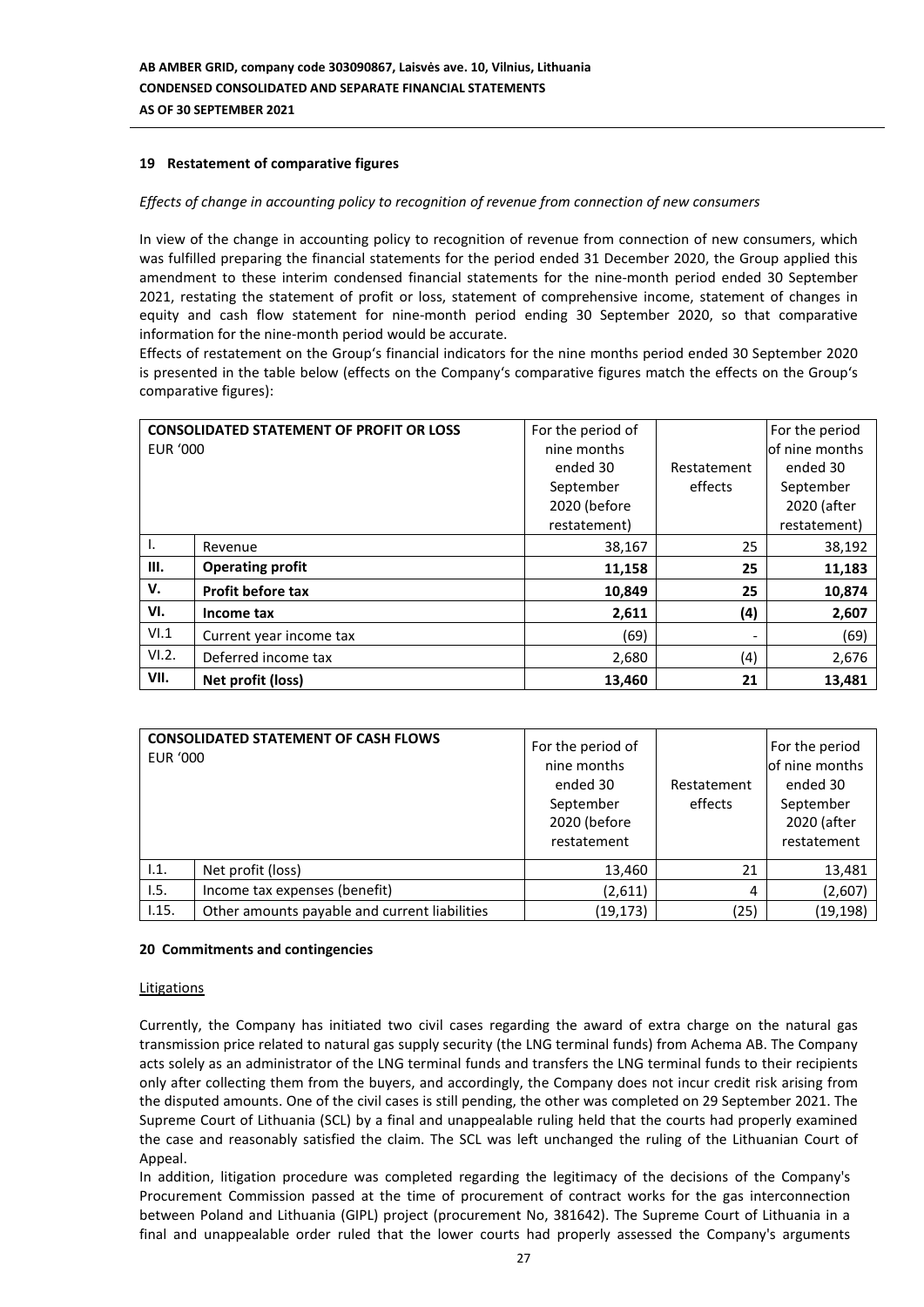regarding the re-evaluation of tenders, national security assessment and calculation of economic efficiency score, after which the assessment of the applicant's tender was reduced. The case was remitted to the court of first instance only for re-examination to the extent of the validity of the claim submitted by the Applicant and not examined. Vilnius Regional Court upon the ruling which has entered into force on 24 August 2021 decided to terminate the civil case according to the claim of UAB MT Group regarding the decisions of the AB Amber Grid Procurement Commission in procurement of the gas pipeline connection between Poland and Lithuania (GIPL). It was decided to terminate the proceedings upon the peace treaty signed by the two parties. The case is closed.

### **21 Related party transactions**

As at 30 September 2021 and 31 December 2020, the parent company was EPSO-G UAB. The parent country of the latter company was the Republic of Lithuania, represented by the Ministry of Energy of the Republic of Lithuania. For the purposes of related-party disclosures, the Republic of Lithuania does not include central or local authorities. Disclosures include transactions and balances with EPSO-G Group companies, subsidiaries, all statecontrolled companies or those under significant influence (transactions with such entities are disclosed separately only if the amount of transactions exceeds EUR 100,000 in a calendar year) and management, and close family members. A list of publicly-controlled entities or those under significant influence that are subject to disclosure is provided here: [https://vkc,sipa,lt/apie-imones/vvi-sarasas/.](https://vkc.sipa.lt/apie-imones/vvi-sarasas/)

The Company's/Group's related parties as at 30 September 2021 and 31 December 2020 were as follows:

- EPSO-G (the parent company), 100% of EPSO-G share capital is owned by the Ministry of Energy of the Republic of Lithuania;

Epso-G UAB Group companies:

- Litgrid AB (common shareholders);
- Tetas UAB (common shareholders);
- Baltpool UAB (common shareholders).
- The subsidiary of the Company GET Baltic UAB;

Ignitis grupė UAB companies:

- Energijos skirstymo operatorius AB;
- Ignitis UAB;
- Ignitis gamyba UAB;
- Transporto Valdymas UAB;
- Energetikos paslaugų ir rangos organizacija UAB.

Other state-controlled companies:

- Klaipėdos nafta AB;
- State Enterprise Ignalina Nuclear Power Plant;
- State Enterprise Geoterma;
- Other state-controlled companies or those under significant influence.
- Management.

The tables below show the Group's and the Company's receivables and payables from related parties as at 30 September 2021 and 30 September 2020. Transactions with related parties are disclosed for the nine-month period ended 30 September 2021 and 30 September 2020: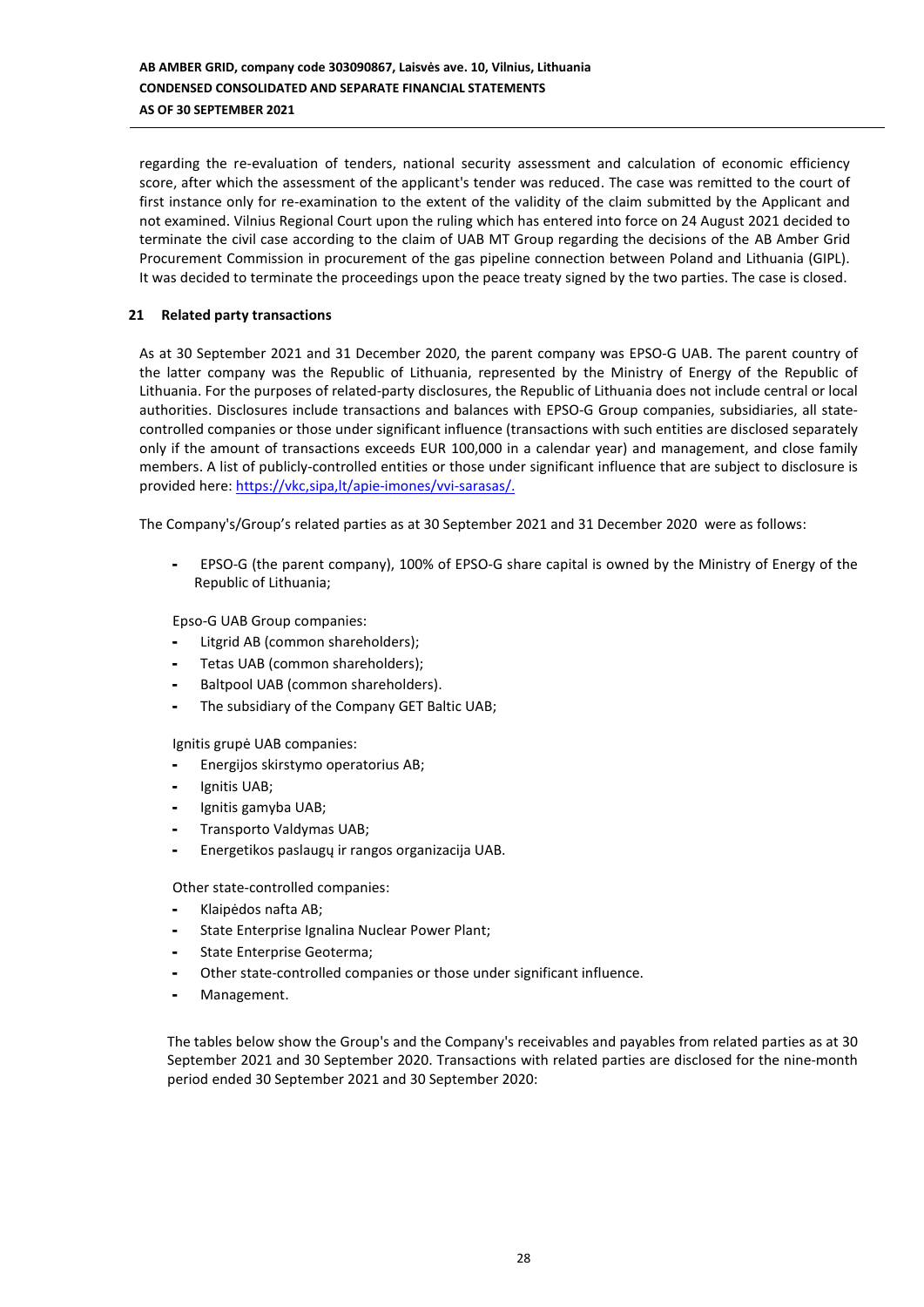# 2021 year

|                                    | Group               |              |                               |                  |                            |                                     |
|------------------------------------|---------------------|--------------|-------------------------------|------------------|----------------------------|-------------------------------------|
|                                    | <b>Acquisitions</b> | <b>Sales</b> | <b>Accounts</b><br>receivable | Loans<br>granted | <b>Accounts</b><br>payable | Costs of<br>financial<br>operations |
| EPSO - G UAB                       | 84                  |              |                               | 21,248           | 29                         | 63                                  |
| <b>TETAS UAB</b>                   | 3                   |              |                               |                  |                            |                                     |
| Ignitis Gamyba UAB                 | 72                  | $55,225^{2}$ | $2,925^{2}$                   |                  | 3,859                      |                                     |
| Energijos Skirstymo Operatorius AB | 149                 | 383          | 61                            |                  |                            |                                     |
| Ignitis UAB                        | $53,855^{2}$        | $24,167^2$   | $2,860^{2}$                   |                  | $5,897^{2}$                |                                     |
| Transporto Valdymas UAB            | 304                 |              |                               |                  | 44                         |                                     |
| Klaipėdos Nafta AB                 | $20,730^{2}$        | 3            |                               |                  | $6,631^{2}$                |                                     |
| State enterprise Ignalina Nuclear  |                     |              |                               |                  |                            |                                     |
| Power Plant                        |                     | 127          | 16                            |                  |                            |                                     |
| Geoterma UAB                       |                     |              | 110                           |                  |                            |                                     |
| Other state-owned enterprises      | 40                  |              |                               |                  |                            |                                     |
|                                    | 75,237              | 79,905       | 5,972                         | 21,248           | 16,461                     | 63                                  |

# 2020 year

|                                    | Group               |              |                               |                  |                            |                                     |
|------------------------------------|---------------------|--------------|-------------------------------|------------------|----------------------------|-------------------------------------|
|                                    | <b>Acquisitions</b> | <b>Sales</b> | <b>Accounts</b><br>receivable | Loans<br>granted | <b>Accounts</b><br>payable | Costs of<br>financial<br>operations |
| EPSO - G UAB                       | 98                  |              |                               | 4,993            | 20                         | 52                                  |
| <b>TETAS UAB</b>                   |                     |              |                               |                  |                            |                                     |
| Ignitis Gamyba UAB                 | $2^{2}$             | $27,182^{2}$ | $2,181^{2}$                   |                  | 450                        |                                     |
| Energijos Skirstymo Operatorius AB | 140                 | 350          | 47                            |                  | 16                         |                                     |
| Ignitis UAB                        | $38,705^{2}$        | $24,100^{2}$ | $2,354^{2}$                   |                  | $3,572^{2}$                |                                     |
| Transporto Valdymas UAB            | 258                 |              |                               |                  | 45                         |                                     |
| Klaipėdos Nafta AB                 | $26,978^{2}$        | 2            |                               |                  | $7,144^{2}$                |                                     |
| State enterprise Ignalina Nuclear  |                     |              |                               |                  |                            |                                     |
| Power Plant                        |                     | $120^{2}$    | $19^{2}$                      |                  |                            |                                     |
| Geoterma UAB                       |                     |              | 110                           |                  |                            |                                     |
| Other state-owned enterprises      | 56                  |              |                               |                  | 11                         |                                     |
|                                    | 66,238              | 51,754       | 4,711                         | 4,993            | 11,259                     | 52                                  |

2021 year

|                                    | Company             |              |                               |                  |                            |                                     |  |
|------------------------------------|---------------------|--------------|-------------------------------|------------------|----------------------------|-------------------------------------|--|
|                                    | <b>Acquisitions</b> | <b>Sales</b> | <b>Accounts</b><br>receivable | Loans<br>granted | <b>Accounts</b><br>payable | Costs of<br>financial<br>operations |  |
| <b>GET Baltic UAB</b>              | $3,557^{1}$         | $392^{1}$    | $48^{1}$                      |                  | $537^{1}$                  |                                     |  |
| EPSO - G UAB                       | 84                  |              |                               | 21,248           | 29                         | 63                                  |  |
| <b>TETAS UAB</b>                   | 3                   |              |                               |                  |                            |                                     |  |
| Ignitis Gamyba UAB                 | 9                   | $14,867^{2}$ | $2,180^{2}$                   |                  |                            |                                     |  |
| Energijos Skirstymo Operatorius AB | 149                 | 383          | 61                            |                  |                            |                                     |  |
| Ignitis UAB                        | $30,185^{2}$        | $20,748^{2}$ | $2,857^{2}$                   |                  | $4,446^{2}$                |                                     |  |
| Transporto Valdymas UAB            | 300                 |              |                               |                  | 43                         |                                     |  |
| Klaipėdos Nafta AB                 | $20,730^{2}$        |              |                               |                  | $6,631^{2}$                |                                     |  |
| State enterprise Ignalina Nuclear  |                     |              |                               |                  |                            |                                     |  |
| Power Plant                        |                     | 127          | 16                            |                  |                            |                                     |  |
| Geoterma UAB                       |                     |              | 110                           |                  |                            |                                     |  |
| Other state-owned enterprises      | 40                  |              |                               |                  |                            |                                     |  |
|                                    | 55,057              | 36,517       | 5,272                         | 21,248           | 11,687                     | 63                                  |  |